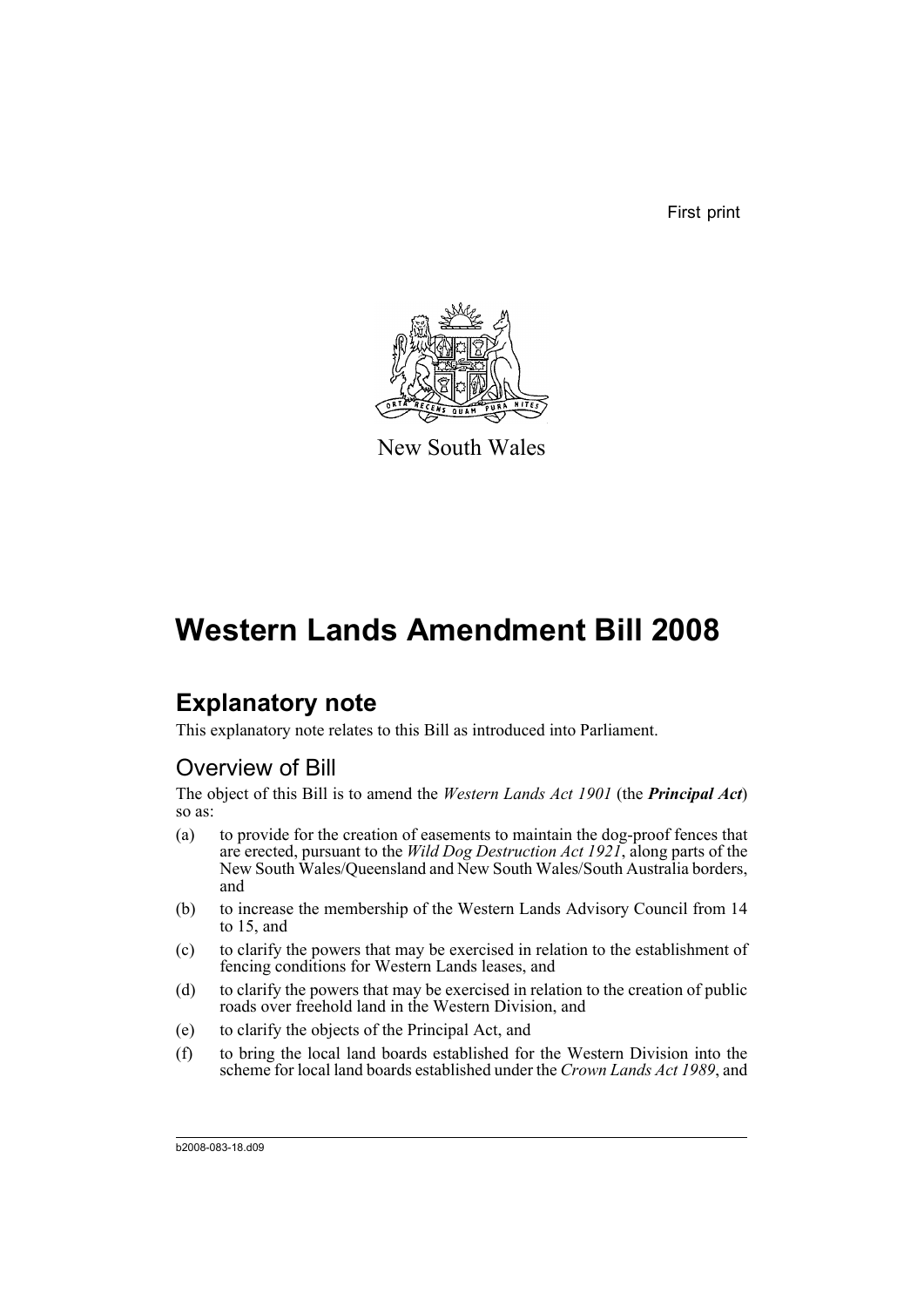Explanatory note

(g) to enact other provisions of a minor, consequential or ancillary nature.

This Bill also makes a number of consequential amendments to other Acts and instruments.

## Outline of provisions

**Clause 1** sets out the name (also called the short title) of the proposed Act.

**Clause 2** provides for the commencement of the proposed Act (other than Schedule 2 [24]) on the date of assent to the proposed Act. Schedule 2 [24] is to commence on a day to be appointed by proclamation.

**Clause 3** is a formal provision that gives effect to the amendments to the *Western Lands Act 1901* set out in Schedules 1 and 2.

**Clause 4** is a formal provision that gives effect to the amendments to other Acts and instruments set out in Schedule 3.

**Clause 5** repeals the *Western Lands Amendment Act 2002*.

**Clause 6** provides for the repeal of the proposed Act after all the amendments made by the proposed Act have commenced. Once the amendments have commenced the proposed Act will be spent. Section 30 of the *Interpretation Act 1987* provides that the repeal of an amending Act does not affect the amendments made by that Act.

### **Schedule 1 Principal amendments**

#### **Easements to maintain the Border Fences**

**Schedule 1 [13]** inserts proposed Division 3 into Part 9C of the Principal Act. The new Division contains the following provisions.

**Proposed section 35UA** defines *Border Fence*, *fenced portion of the State boundary*, *fencing easement* and *Wild Dog Destruction Board* for the purposes of the proposed Division.

**Proposed section 35UB** enables easements to be created in favour of the Wild Dog Destruction Board along the fenced portion of the NSW/Queensland and NSW/South Australia State boundaries (*fencing easements*).

**Proposed section 35UC** provides for the payment of compensation, to be determined in accordance with the *Land Acquisition (Just Terms Compensation) Act 1991*, in respect of freehold land affected by the creation of a fencing easement. No such compensation is to be payable if the land affected is leased under the Principal Act.

**Proposed section 35UD** provides for the extinguishment of fencing easements.

**Proposed section 35UE** requires notice of the creation or extinguishment of a fencing easement to be given to affected landholders.

**Proposed section 35UF** provides that no duty is payable under the *Duties Act 1997* in respect of the creation or extinguishment of a fencing easement.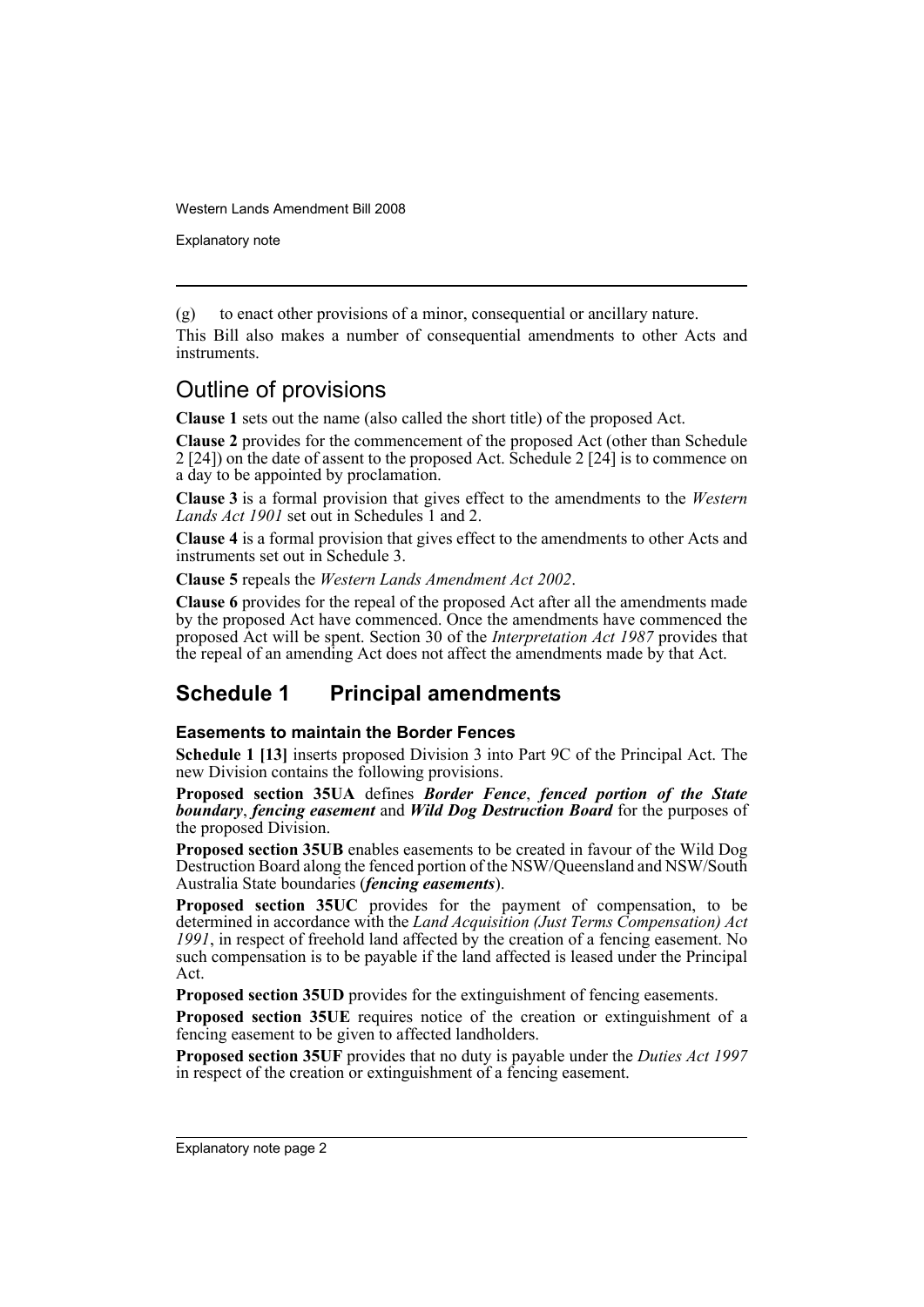Explanatory note

**Proposed section 35UG** provides that the proposed Division does not apply to or in respect of land reserved under the *National Parks and Wildlife Act 1974*. However, proposed amendments to that Act in Schedule 3.8 make it clear that the Minister administering that Act may grant a fencing easement over any such reserved land in favour of the Wild Dog Destruction Board after consultation with the Minister administering the *Western Lands Act 1901*.

**Schedule 1 [11]** makes a consequential amendment to the heading to Part 9C of the Principal Act.

#### **Western Lands Advisory Council**

**Schedule 1 [4]** amends section 8B of the Principal Act so as to increase the number of members on the Council from 14 to 15.

**Schedule 1 [6]** amends section 8B of the Principal Act so as to provide for the new member to be appointed to represent the interests of the Minister for Mineral Resources. The same amendment replaces an obsolete reference to the Minister for Agriculture with a reference to the Minister for Primary Industries, while **Schedule 1 [5]** replaces an obsolete reference to the Minister for the Environment with a reference to the Minister for Climate Change and the Environment.

**Schedule 1 [17]** amends clause 2 of Schedule 5 to the Principal Act so as to replace the existing 3 year terms of office for members of the Council with flexible terms of up to 3 years.

**Schedule 1 [16]** inserts a saving provision into Schedule 3 to the Principal Act so as to preserve the existing terms of office of existing members of the Council.

#### **Fencing conditions**

**Schedule 1 [9]** substitutes sections 18A and 18B of the Principal Act.

**Proposed section 18A** makes it clear that the power of the Western Lands Commissioner to set conditions as to fencing in relation to a Western Lands lease can be exercised from time to time, and not just when the lease is granted, and allows the Commissioner to apportion the costs of complying with a fencing order between adjoining landowners.

**Proposed section 18B** ensures that a landowner may recover from adjoining landowners any excess beyond the contributions for which they are liable in relation to compliance with a fencing order under proposed section 18A.

**Schedule 1 [16]** inserts a saving provision into Schedule 3 to the Principal Act so as to apply the proposed section  $18\overrightarrow{A}$  to existing Western Lands leases as well as to new Western Lands leases.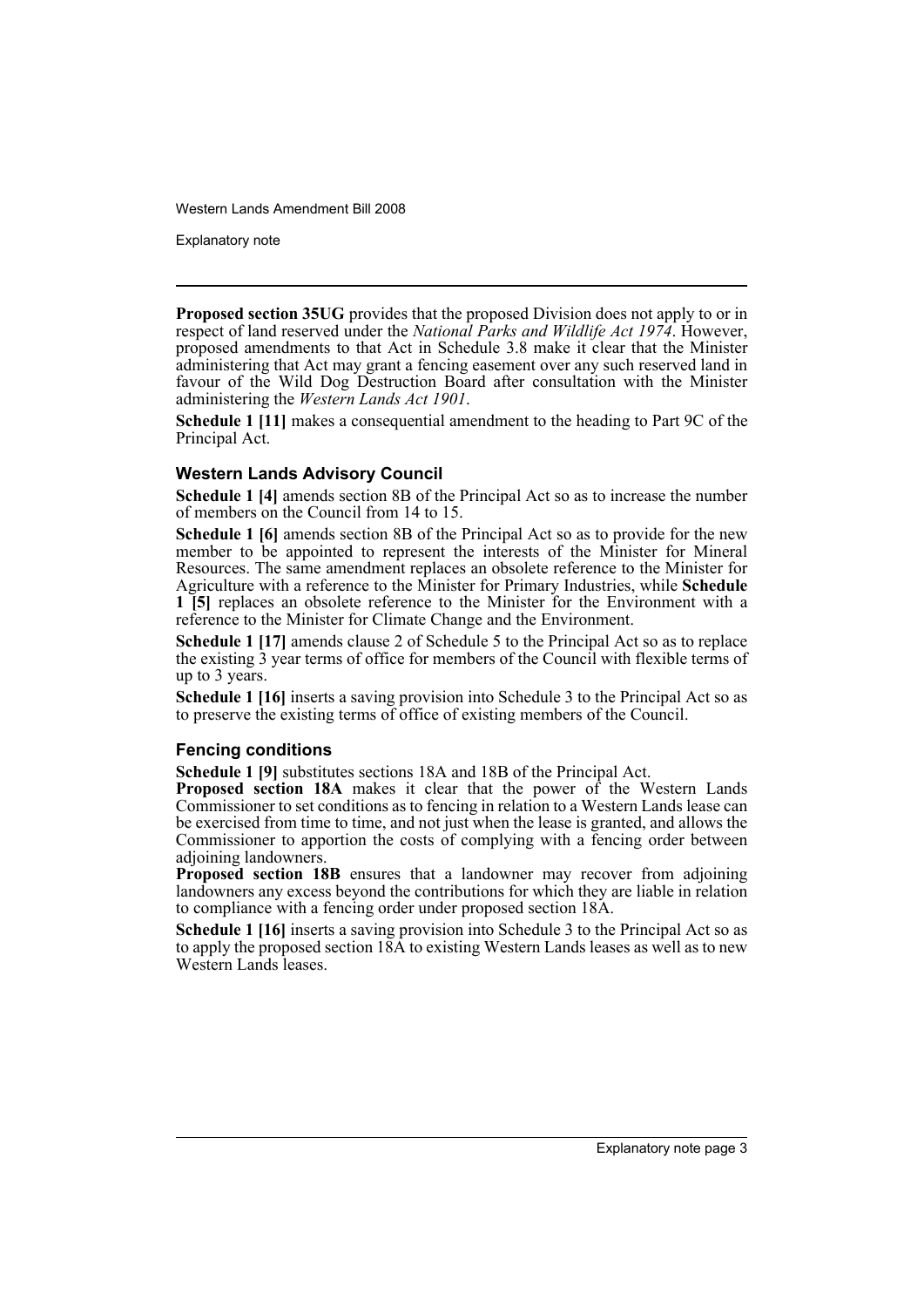Explanatory note

#### **Local land boards**

There are currently two separate schemes for local land boards: one under the *Crown Lands Act 1989* and the other under the Principal Act. In practice, the two schemes are administered as one. The intention is that there should in future be a single scheme applying throughout the State, that scheme being the scheme established under the *Crown Lands Act 1989*.

**Schedule 1 [3]** substitutes the definition of *Local Land Board* in section 3 (1) of the Principal Act. The new definition refers to local land boards constituted under the *Crown Lands Act 1989*.

**Schedule 1 [7], [8] and [10]** omit section 9 (2)–(7) and sections 9A, 10, 10A and 18C of the Principal Act (dealing with the constitution and functions of local land boards).

**Schedule 1 [14]** amends Schedule 2 to the Principal Act so as to extend to the Western Division the provisions of the *Crown Lands Act 1989* with respect to local land boards.

**Schedule 1 [16]** inserts a saving provision into Schedule 3 to the Principal Act so as to deem existing local land boards under that Act to be local land boards under the *Crown Lands Act 1989*.

#### **Public roads**

**Schedule 1 [12]** inserts proposed section 35QA into the Principal Act. The new section makes it clear that the Minister may create public roads over freehold land by acquiring the land under Part 12 of the *Roads Act 1993* and dedicating the land so acquired as a public road under Part 2 of that Act. Section 35Q already provides for the creation of public roads over leasehold land.

#### **Objects**

**Schedule 1 [1] and [2]** amend section 2 so as to reflect the new uses contemplated by the "special purpose lease" provisions of the Principal Act (included in the Act by the *Western and Crown Lands Amendment (Special Purpose Leases) Act 2008*) and the ongoing obligation to respect the indigenous and non-indigenous cultural heritage of the Western Division.

#### **Additional savings and transitional provisions**

**Schedule 1 [15]** amends clause 1AAA of Schedule 3 to the Principal Act so as to enable savings and transitional regulations to be made as a consequence of the enactment of the proposed Act.

### **Schedule 2 Miscellaneous amendments**

Except for the following, the amendments made by this Schedule are either consequential on the amendments to the Principal Act that are to be made by Schedule 1 or of a minor law revision nature only.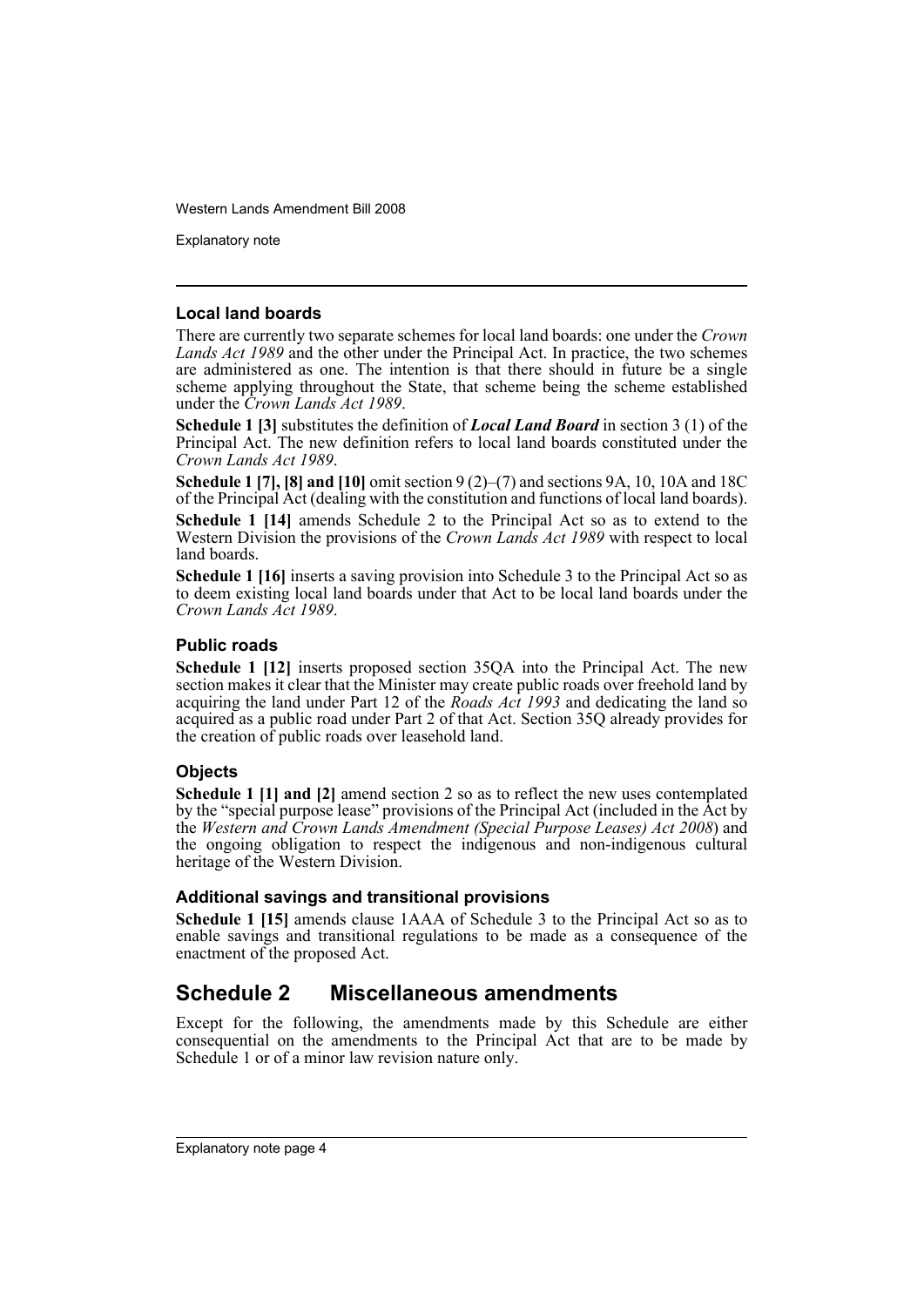Explanatory note

**Schedule 2 [4]** substitutes the definition of *Western Division* in section 3 (1) of the Principal Act as a consequence of proposed Schedule 3.3 [4], which includes such a definition in section 4 of the *Crown Lands Act 1989*.

**Schedule 2 [7]** updates section 18CC of the Principal Act. Much of the existing section has been rendered obsolete by the *Crown Proceedings Act 1988*.

**Schedule 2 [12]** amends section 18DB of the Principal Act as a consequence of the enactment of the *Native Vegetation Act 2003*.

**Schedule 2 [14]** repeals section 18I of the Principal Act (which deals with survey fees). No such fees are currently imposed.

**Schedule 2 [18]** repeals section 35L of the Principal Act (which provides for the amendment of various instruments). The section deals with matters that are more properly dealt with administratively.

**Schedule 2 [19]** substitutes section 36B of the Principal Act (which imposes interest on late payments of rent under a Western Lands lease issued before 1 July 1969) and repeals section 36C of that Act (which imposes interest on late payments of rent under a Western Lands lease issued after 1 July 1969) so as to provide that the rate of interest payable on late payments of any Western Lands lease is to be prescribed by the regulations. This reflects the current position.

**Schedule 2 [20]** substitutes section 46 (1) of the Principal Act so as to clarify the meaning of *condition* in Part 11 of that Act (which deals with the enforcement of the conditions of a Western Lands lease) so as to ensure that the expression extends to all conditions that the Principal Act imposes on such a lease.

**Schedule 2 [24]** replicates an uncommenced amendment that is currently contained in the *Western Lands Amendment Act 2002*, and so enables that Act to be repealed, as is proposed in clause 5 of the proposed Act.

#### **Schedule 3 Amendment of other Acts and instruments**

The amendments made by this Schedule are consequential on, or complementary with, the amendments to the Principal Act to be made by Schedule 1. The following amendments are of particular significance.

#### **Amendment of the Conveyancing Act 1919**

**Schedule 3.2 [1]** amends section 7A of the Act so as to provide that a plan of land the subject of a special purpose lease under Division 3A of Part 4 of the *Crown Lands Act 1989*, or Part 9E of the Principal Act, is not a current plan for the purposes of the Act.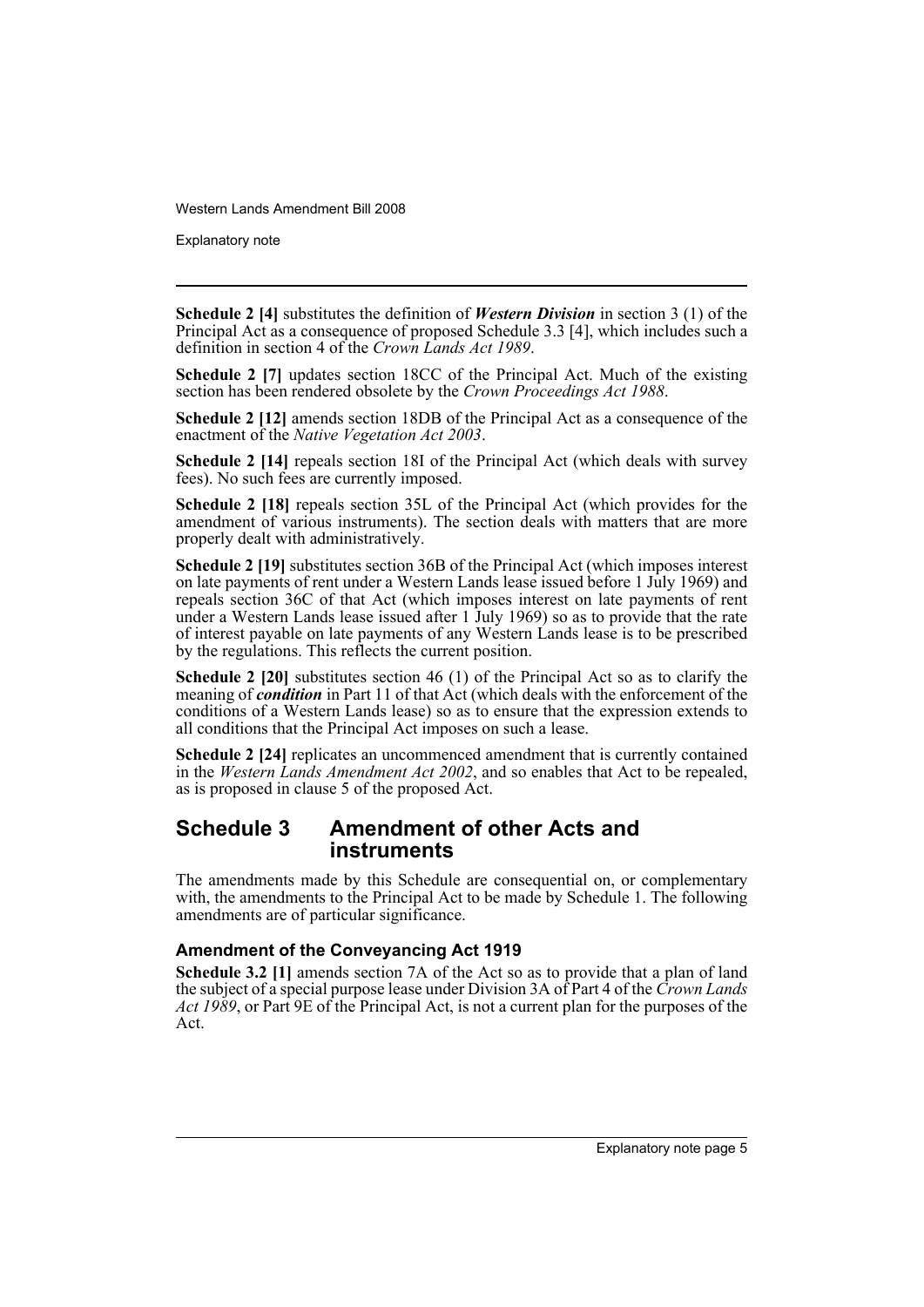Explanatory note

**Schedule 3.2 [2]** amends section 23G of the Act so as to exclude the granting of a special purpose lease, and any subsequent transaction with respect to a special purpose lease, from the operation of section 23F of the Act. Section 23F allows the Registrar-General to refuse to register a land transaction unless it relates to an existing lot in a current plan.

#### **Amendment of the Crown Lands Act 1989**

**Schedule 3.3 [2]** substitutes the definition of *land district* in section 3 (1) of the Act. The new definition extends to land districts established under section 9 of the Principal Act. The effect of this extension is that section 8 of the Act (which provides for the establishment of local land boards for each land district) will therefore apply to land districts in the Western Division. See also Schedule 1 [14] referred to above.

**Schedule 3.3 [3] and [5]** amend sections 4 and 5 of the Act so as to make it clear that the Act does not, of its own force, apply to land in the Western Division or Lord Howe Island. Section 2A of, and Schedule 2 to, the Principal Act apply certain provisions of the Act to land in the Western Division.

**Schedule 3.3 [4]** inserts proposed subsection (2A) into section 4 of the Act. The new subsection defines the Western Division by reference to a deposited plan recorded in the office of the Registrar-General.

#### **Amendment of the Dividing Fences Act 1991**

**Schedule 3.4 [2]** inserts proposed paragraph (g) into section 4 of the Act. The new paragraph requires a local land board to have regard to certain orders under the Principal Act when dealing with fencing disputes affecting land the subject of a Western Lands lease.

**Schedule 3.4 [3]** amends section 13 of the Act so as to preclude a Local Court (which has a general jurisdiction to deal with matters arising under the Act) from dealing with matters that affect land the subject of a Western Lands lease.

#### **Amendment of the National Parks and Wildlife Act 1974**

**Schedule 3.8** inserts proposed section 153E into the Act to make it clear that the Minister administering the Act may, after consultation with the Minister administering the *Western Lands Act 1901*, grant an easement over any reserved land in favour of the Wild Dog Destruction Board for the purpose of facilitating the repair and maintenance of the dog-proof fence located along the NSW/Queensland and NSW/South Australia State boundaries.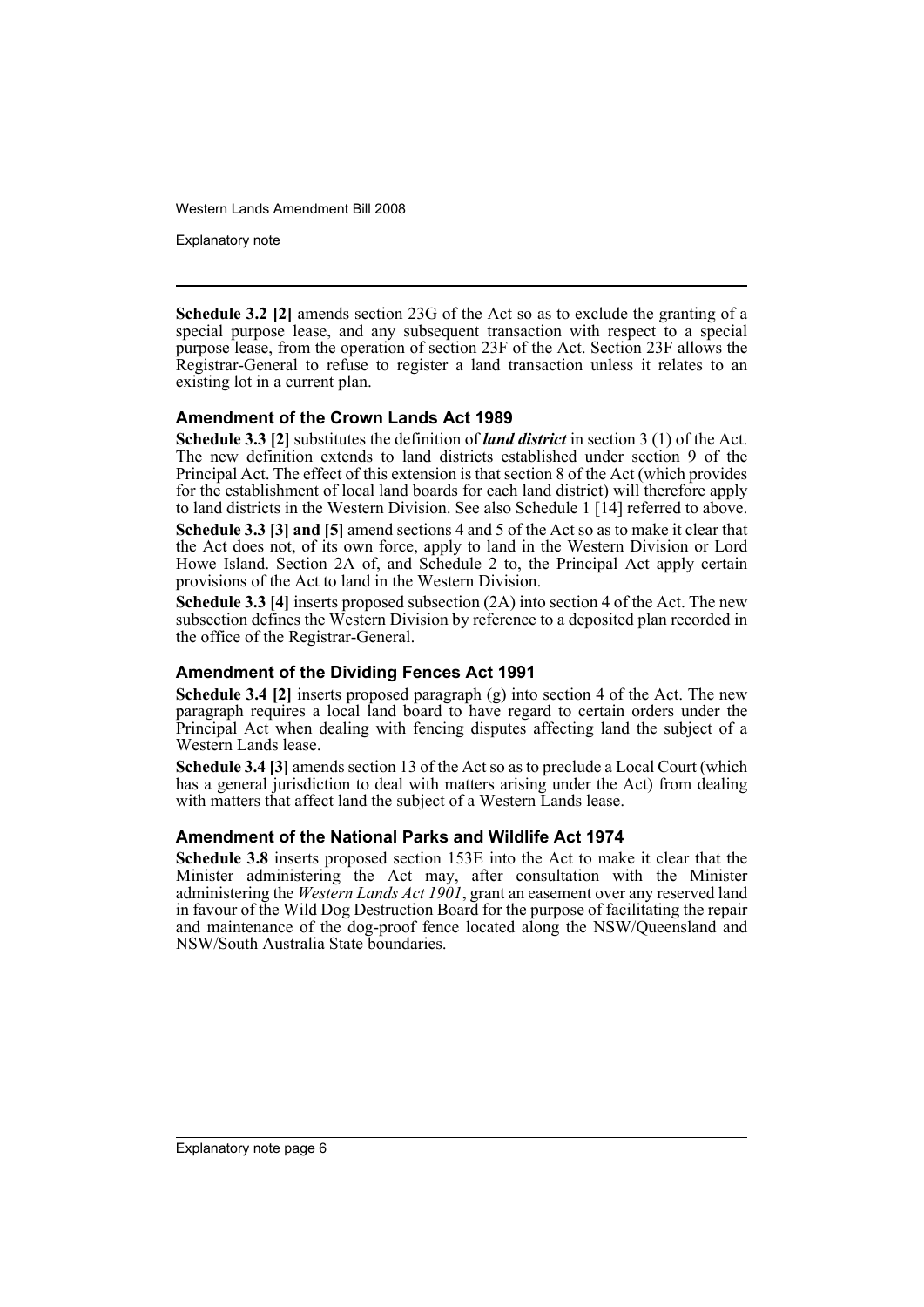First print



New South Wales

# **Western Lands Amendment Bill 2008**

## **Contents**

|            |                                                  | Page |
|------------|--------------------------------------------------|------|
| 1          | Name of Act                                      |      |
| 2          | Commencement                                     |      |
| 3          | Amendment of Western Lands Act 1901 No 70        | 2    |
| 4          | Amendment of other Acts and instruments          | 2    |
| 5          | Repeal of Western Lands Amendment Act 2002 No 68 | 2    |
| 6          | Repeal of Act                                    | 2    |
| Schedule 1 | Principal amendments                             | 3    |
| Schedule 2 | Miscellaneous amendments                         | 10   |
| Schedule 3 | Amendment of other Acts and instruments          | 15   |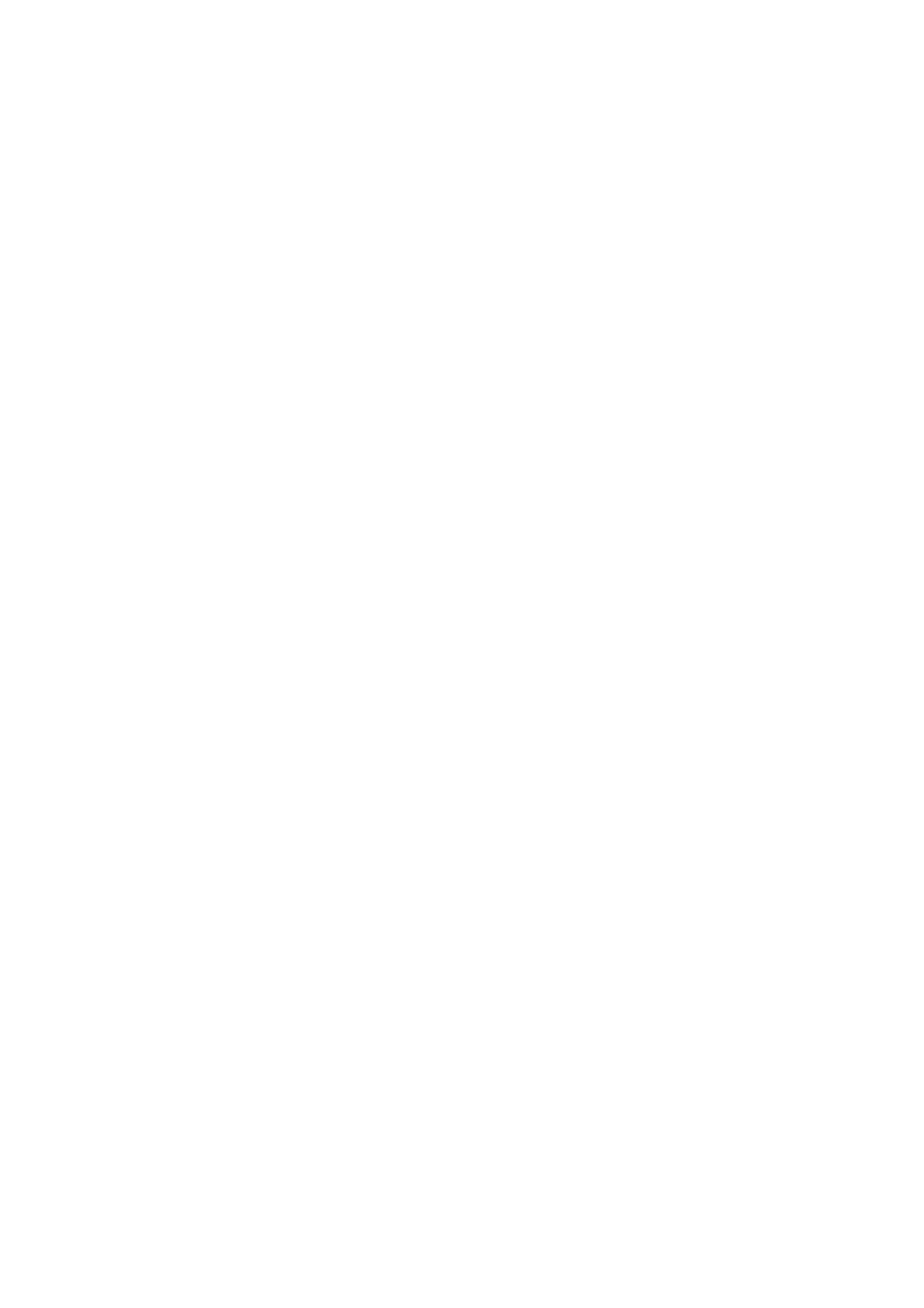

New South Wales

## **Western Lands Amendment Bill 2008**

No , 2008

### **A Bill for**

An Act to amend the *Western Lands Act 1901* as a result of a statutory review under section 3B of that Act; and for other purposes.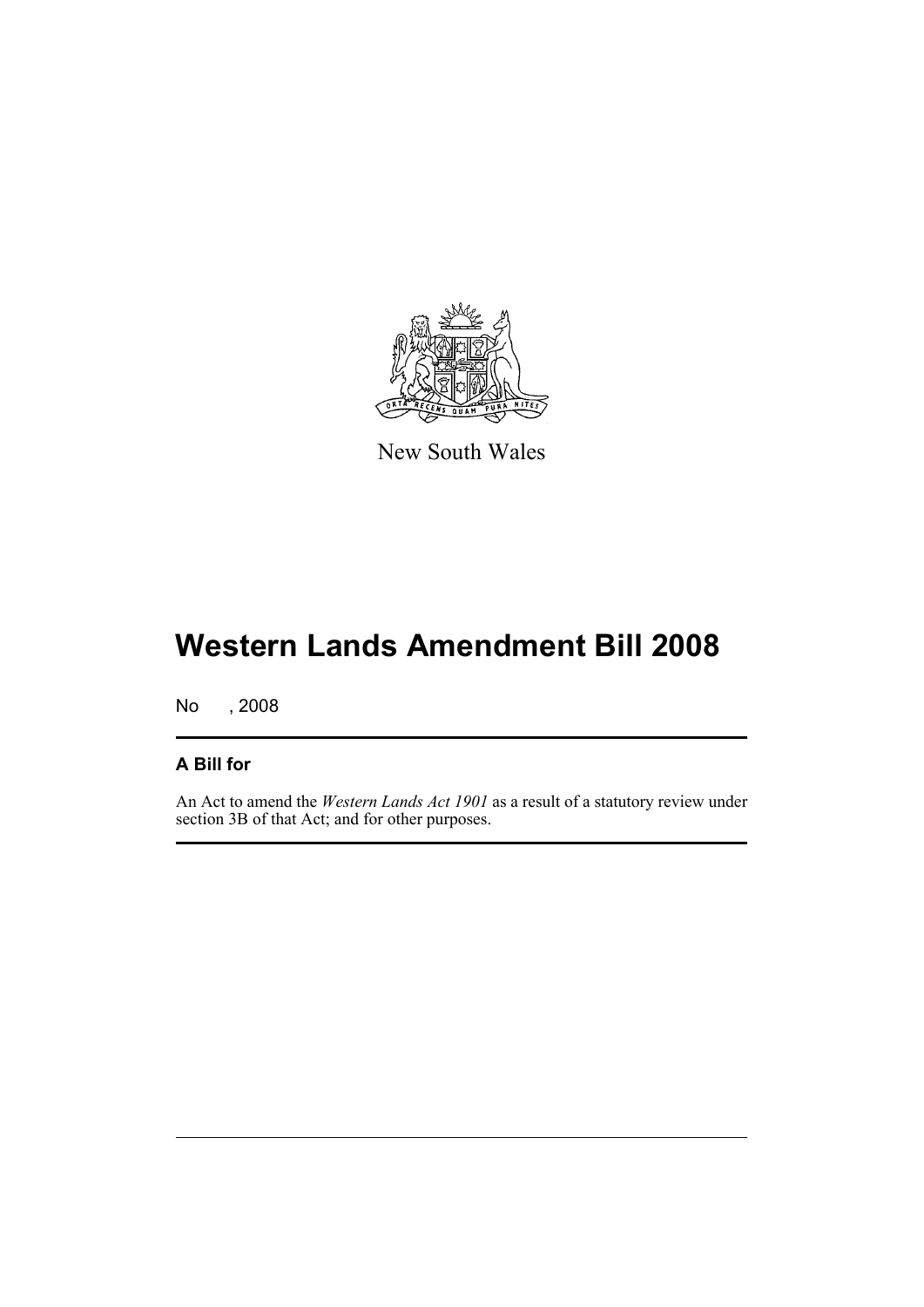<span id="page-9-5"></span><span id="page-9-4"></span><span id="page-9-3"></span><span id="page-9-2"></span><span id="page-9-1"></span><span id="page-9-0"></span>

|              |                    | The Legislature of New South Wales enacts:                                                                                                                | 1              |  |  |
|--------------|--------------------|-----------------------------------------------------------------------------------------------------------------------------------------------------------|----------------|--|--|
| 1            | <b>Name of Act</b> |                                                                                                                                                           |                |  |  |
|              |                    | This Act is the <i>Western Lands Amendment Act 2008</i> .                                                                                                 | 3              |  |  |
| $\mathbf{2}$ |                    | Commencement                                                                                                                                              | $\overline{4}$ |  |  |
|              | (1)                | This Act commences on the date of assent to this Act, subject to<br>subsection $(2)$ .                                                                    | 5<br>6         |  |  |
|              | (2)                | Schedule 2 [24] commences on a day to be appointed by proclamation.                                                                                       | $\overline{7}$ |  |  |
| 3            |                    | Amendment of Western Lands Act 1901 No 70                                                                                                                 | 8              |  |  |
|              |                    | The <i>Western Lands Act 1901</i> is amended as set out in Schedules 1 and 2.                                                                             | 9              |  |  |
| 4            |                    | <b>Amendment of other Acts and instruments</b>                                                                                                            | 10             |  |  |
|              |                    | Each Act and instrument listed in Schedule 3 is amended as set out in<br>that Schedule.                                                                   | 11<br>12       |  |  |
| 5            |                    | Repeal of Western Lands Amendment Act 2002 No 68                                                                                                          | 13             |  |  |
|              |                    | The Western Lands Amendment Act 2002 is repealed.                                                                                                         | 14             |  |  |
| 6            |                    | <b>Repeal of Act</b>                                                                                                                                      |                |  |  |
|              | (1)                | This Act is repealed on the day following the day on which all of the<br>provisions of this Act have commenced.                                           | 16<br>17       |  |  |
|              | (2)                | The repeal of this Act does not, because of the operation of section 30<br>of the <i>Interpretation Act 1987</i> , affect any amendment made by this Act. | 18<br>19       |  |  |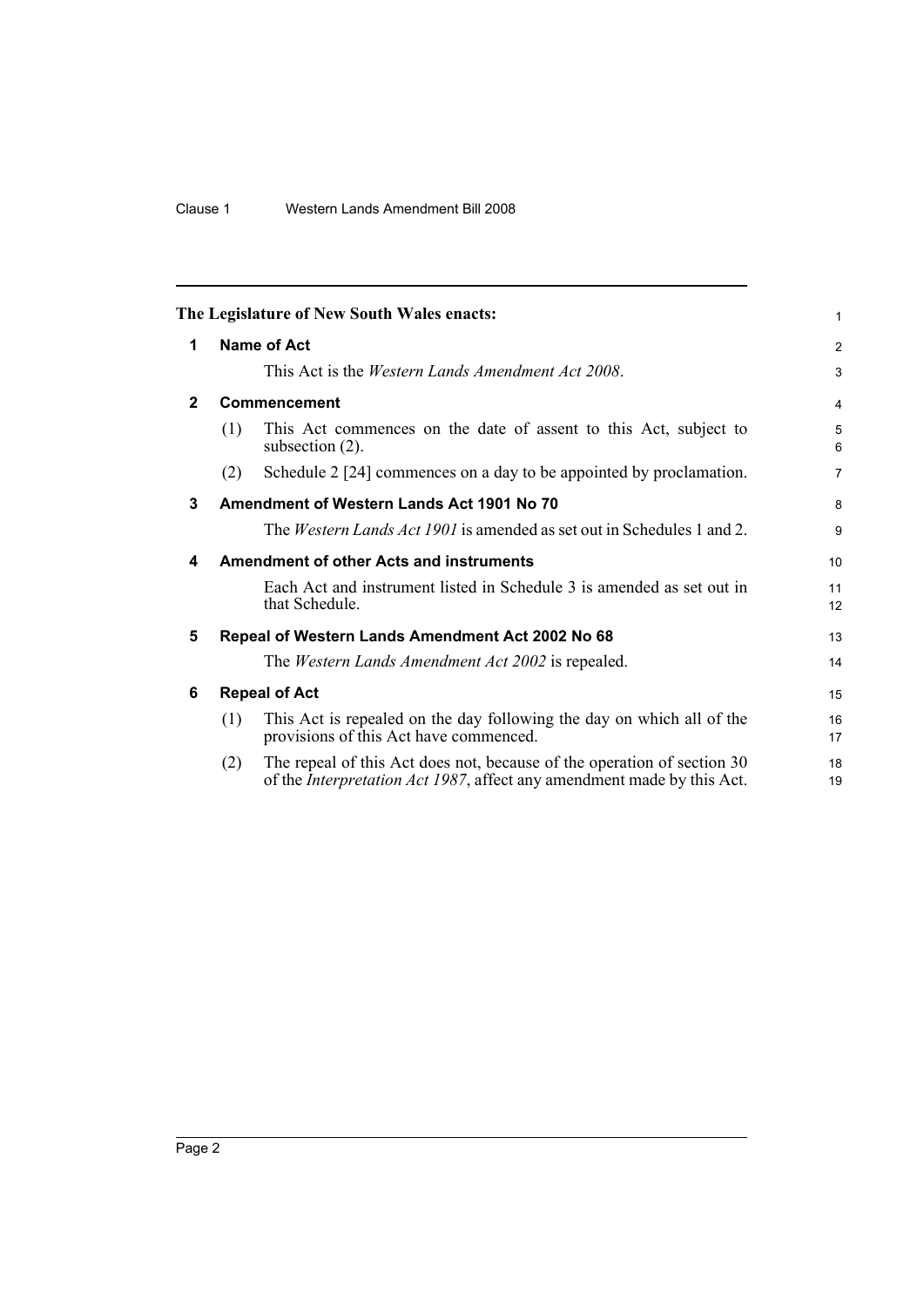Principal amendments **Schedule 1** Schedule 1

<span id="page-10-0"></span>

|       | <b>Schedule 1</b>                 | <b>Principal amendments</b>                                                                                                                             | $\mathbf{1}$        |
|-------|-----------------------------------|---------------------------------------------------------------------------------------------------------------------------------------------------------|---------------------|
|       |                                   | (Section 3)                                                                                                                                             | $\overline{2}$      |
| [1]   | <b>Section 2 Objects of Act</b>   |                                                                                                                                                         | 3                   |
|       |                                   | Insert ", and to facilitate new land uses and development opportunities for land<br>in the Western Division" after "Western Division" in section 2 (a). | $\overline{4}$<br>5 |
| [2]   | Section 2 (f)                     |                                                                                                                                                         | 6                   |
|       |                                   | Insert ", having regard to both the indigenous and non-indigenous cultural<br>heritage of the Western Division" after "Western Division".               | $\overline{7}$<br>8 |
| $[3]$ | <b>Section 3 Definitions</b>      |                                                                                                                                                         | 9                   |
|       |                                   | Omit the definition of <i>Local Land Board</i> from section 3 (1). Insert instead:                                                                      | 10                  |
|       |                                   | <b>Local Land Board</b> means a local land board constituted under the<br>Crown Lands Act 1989.                                                         | 11<br>12            |
| [4]   |                                   | <b>Section 8B Western Lands Advisory Council</b>                                                                                                        | 13                  |
|       |                                   | Omit "14" from section 8B (2). Insert instead "15".                                                                                                     | 14                  |
| [5]   | <b>Section 8B (2) (f)</b>         |                                                                                                                                                         | 15                  |
|       |                                   | Insert "Climate Change and" before "the Environment".                                                                                                   | 16                  |
| [6]   | Section 8B $(2)$ $(g)$ and $(g1)$ |                                                                                                                                                         | 17                  |
|       |                                   | Omit section $8B(2)(g)$ . Insert instead:                                                                                                               | 18                  |
|       | (g)                               | one is to be appointed to represent the interests of the<br>Minister for Primary Industries, and                                                        | 19<br>20            |
|       | (g1)                              | one is to be appointed to represent the interests of the<br>Minister for Mineral Resources, and                                                         | 21<br>22            |
| [7]   |                                   | Section 9 Power to establish administrative districts                                                                                                   | 23                  |
|       | Omit section $9(2)-(7)$ .         |                                                                                                                                                         | 24                  |
| [8]   | Sections 9A, 10 and 10A           |                                                                                                                                                         | 25                  |
|       | Omit the sections.                |                                                                                                                                                         | 26                  |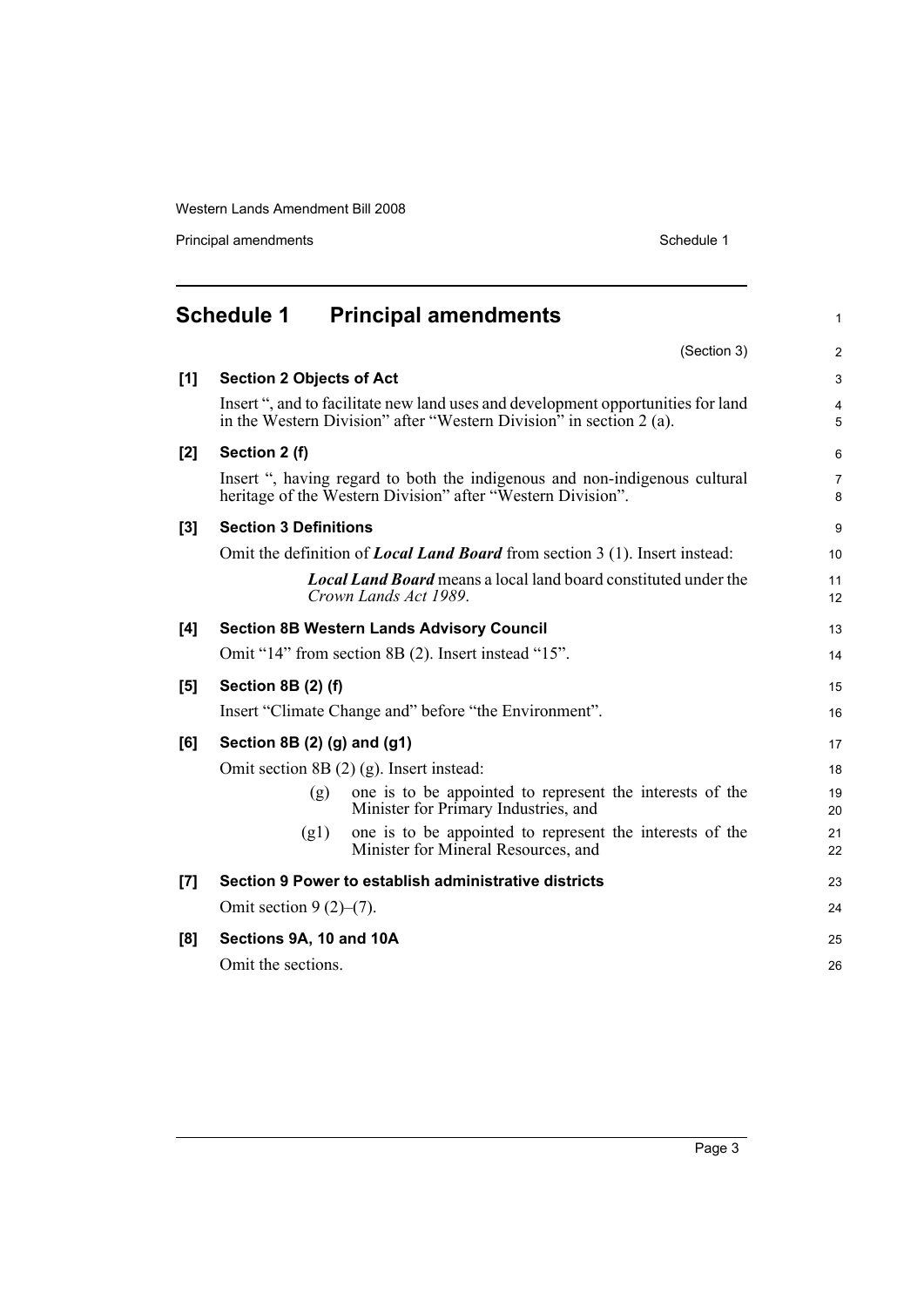Schedule 1 Principal amendments

#### **[9] Sections 18A and 18B**

Omit the sections. Insert instead:

#### **18A Condition of fencing**

- (1) The Commissioner may from time to time, by order in writing, direct that:
	- (a) the boundaries of any leased land, or any specified part of those boundaries, or

1  $\mathfrak{p}$ 

(b) any specified part or parts of leased land,

be fenced within such period, and with such kind of fencing, as is specified in the order.

- (2) An order under subsection (1) (a) may apportion the costs of complying with the order between the lessee of the leased land concerned and the owner or lessee of any adjoining land along the boundaries of that land.
- (3) The order is to be served on the lessee of the leased land and, in the case of an order that apportions costs as referred to in subsection (2), on the owner or lessee of the adjoining land.
- (4) Each lease is subject to a condition that the lessee will comply with the requirements of any order in force under this section in relation to the fencing of the leased land.
- (5) An order under this section may authorise the erection or use as a boundary fence of any fence that, although not on a boundary, will in the Commissioner's opinion serve the purposes of a boundary fence.
- (6) An appeal lies to a local land board against any order under this section.

**Note.** Pursuant to section 26 of the *Crown Lands Act 1989*, a party to proceedings on an appeal under this section may appeal to the Land and Environment Court against the local land board's decision on the appeal.

#### **18B Recovery of contributions from adjoining landowners**

- (1) This section applies in circumstances in which an order under section 18A  $(\hat{I})$  (a) apportions the costs of complying with the order between two or more persons, as referred to in section 18A (2).
- (2) If, in complying with the order, a person incurs costs in excess of his or her due proportion under the order, the person may recover the excess, as a debt in a court of competent jurisdiction, from any other person or persons to whom the order apportions the costs.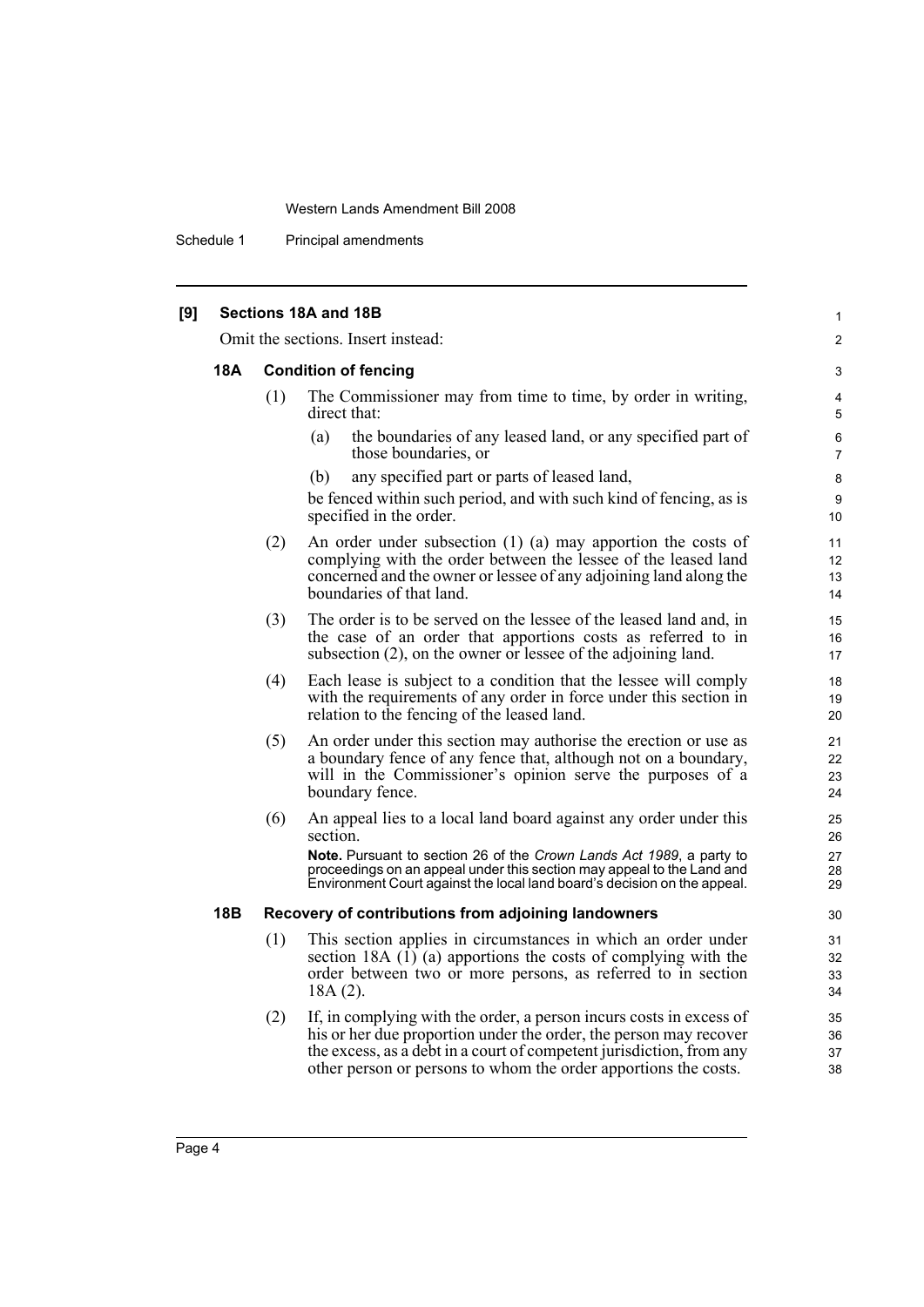Principal amendments **Schedule 1** Schedule 1

|        |                                                       | (3)                 |                                 | In any proceedings for recovery of such a debt, the certificate of<br>the Commissioner as to the making and contents of the order is<br>evidence of the matters set out in the certificate.                                                                                                                                    | 1<br>$\overline{2}$<br>3         |  |
|--------|-------------------------------------------------------|---------------------|---------------------------------|--------------------------------------------------------------------------------------------------------------------------------------------------------------------------------------------------------------------------------------------------------------------------------------------------------------------------------|----------------------------------|--|
| [10]   | Section 18C Local land board's decision as to fencing |                     |                                 |                                                                                                                                                                                                                                                                                                                                |                                  |  |
|        |                                                       | Omit the section.   |                                 |                                                                                                                                                                                                                                                                                                                                | 5                                |  |
| $[11]$ |                                                       | Part 9C, heading    |                                 |                                                                                                                                                                                                                                                                                                                                | 6                                |  |
|        |                                                       |                     |                                 | Omit "and rights of way". Insert instead ", rights of way and easements".                                                                                                                                                                                                                                                      | 7                                |  |
| [12]   |                                                       | <b>Section 35QA</b> |                                 |                                                                                                                                                                                                                                                                                                                                | 8                                |  |
|        |                                                       |                     | Insert after section 35Q:       |                                                                                                                                                                                                                                                                                                                                | 9                                |  |
|        | 35QA                                                  |                     | Public roads over freehold land |                                                                                                                                                                                                                                                                                                                                | 10                               |  |
|        |                                                       |                     | that Act.                       | The Minister may create public roads over freehold land by<br>acquiring the land under Part 12 of the <i>Roads Act 1993</i> and<br>dedicating the land so acquired as a public road under Part 2 of                                                                                                                            | 11<br>12<br>13<br>14             |  |
| $[13]$ |                                                       |                     | Part 9C, Division 3             |                                                                                                                                                                                                                                                                                                                                | 15                               |  |
|        | Insert after Division 2 of Part 9C:                   |                     |                                 |                                                                                                                                                                                                                                                                                                                                | 16                               |  |
|        |                                                       | <b>Division 3</b>   |                                 | <b>Easements to maintain Border Fences</b>                                                                                                                                                                                                                                                                                     | 17                               |  |
|        | <b>35UA</b>                                           | <b>Definitions</b>  |                                 |                                                                                                                                                                                                                                                                                                                                |                                  |  |
|        |                                                       |                     | In this Division:               |                                                                                                                                                                                                                                                                                                                                | 18                               |  |
|        |                                                       |                     | Destruction Act 1921.           | <b>Border Fence</b> means the Queensland Border Fence, or the South<br>Australian Border Fence, within the meaning of the Wild Dog                                                                                                                                                                                             | 19<br>20<br>21<br>22             |  |
|        |                                                       |                     |                                 | <i>fenced portion of the State boundary means:</i>                                                                                                                                                                                                                                                                             | 23                               |  |
|        |                                                       |                     | (a)                             | so much of the boundary between New South Wales and<br>Queensland as extends west from a point at latitude<br>$29^{\circ}$ 0' 0" South, longitude 144° 34' 1.6" East, for a<br>distance of approximately 349 kilometres to the<br>intersection of the New South Wales, Queensland and<br>South Australia State boundaries, and | 24<br>25<br>26<br>27<br>28<br>29 |  |
|        |                                                       |                     | (b)<br>boundaries.              | so much of the boundary between New South Wales and<br>South Australia as extends north from a point at latitude<br>$31^{\circ}$ 1' 37.4" South, longitude $141^{\circ}$ 0' 0" East, for a distance<br>of approximately 257 kilometres to the intersection of the<br>New South Wales, Queensland and South Australia State     | 30<br>31<br>32<br>33<br>34<br>35 |  |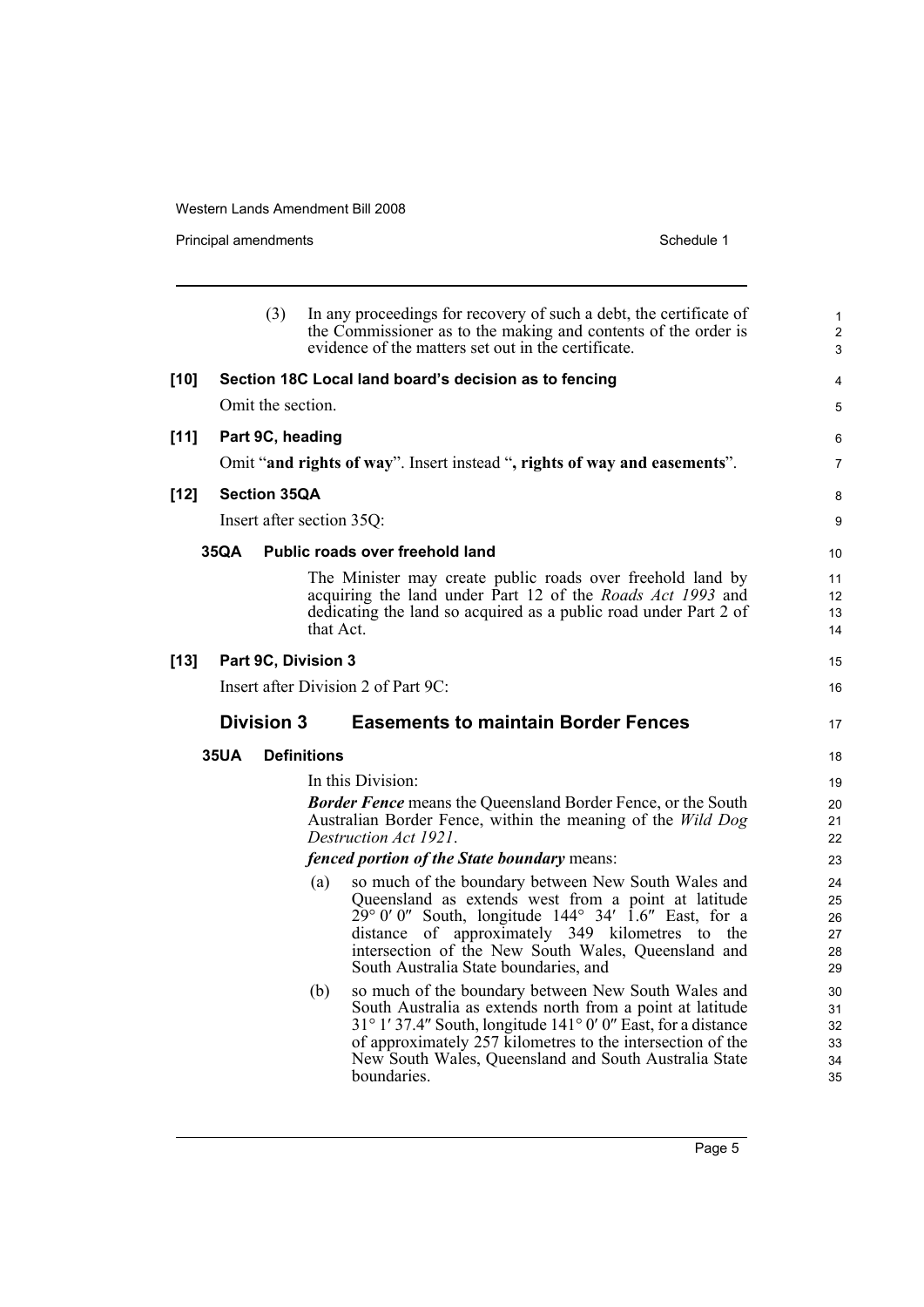Schedule 1 Principal amendments

*fencing easement* means an easement created under section 35UB.

*Wild Dog Destruction Board* means the Wild Dog Destruction Board constituted under the *Wild Dog Destruction Act 1921*.

#### **35UB Fencing easements to be created**

- (1) This section applies to land situated within the prescribed distance of the fenced portion of the State boundary. (2) The Minister may, by notice published in the Gazette, declare
	- that the following easements are vested in the Wild Dog Destruction Board over land to which this section applies:
		- (a) an easement for repairs in relation to the Border Fences,
		- (b) a right of access in relation to the Border Fences,
		- (c) such other easements as are appropriate to the maintenance of those fences and that right of access.
- (3) The power conferred on the Minister by subsection (2) may only be exercised in relation to freehold land with the consent of each person having an estate or interest in that land.
- (4) On publication of the notice, each easement specified in the notice is vested in the Wild Dog Destruction Board to the extent to which it was not so vested immediately before publication.
- (5) If, by the operation of subsection (4), an easement over land under the provisions of the *Real Property Act 1900* becomes vested in the Wild Dog Destruction Board, the Board must forthwith make a request to the Registrar-General under section 46C of the *Real Property Act 1900* in relation to the easement.
- (6) On receipt of a request under section 46C of the *Real Property Act 1900* in relation to any such easement, the Registrar-General may record, in any folio of the Register kept under that Act for land affected by the creation of the easement, such particulars as the Registrar-General considers appropriate.
- (7) Section 89 of the *Conveyancing Act 1919* does not apply to an easement created under this section.
- (8) In this section, *prescribed distance* means 100 metres or such greater distance (not exceeding 200 metres) as the regulations may specify in relation to the whole or any part of the fenced portion of the State boundary.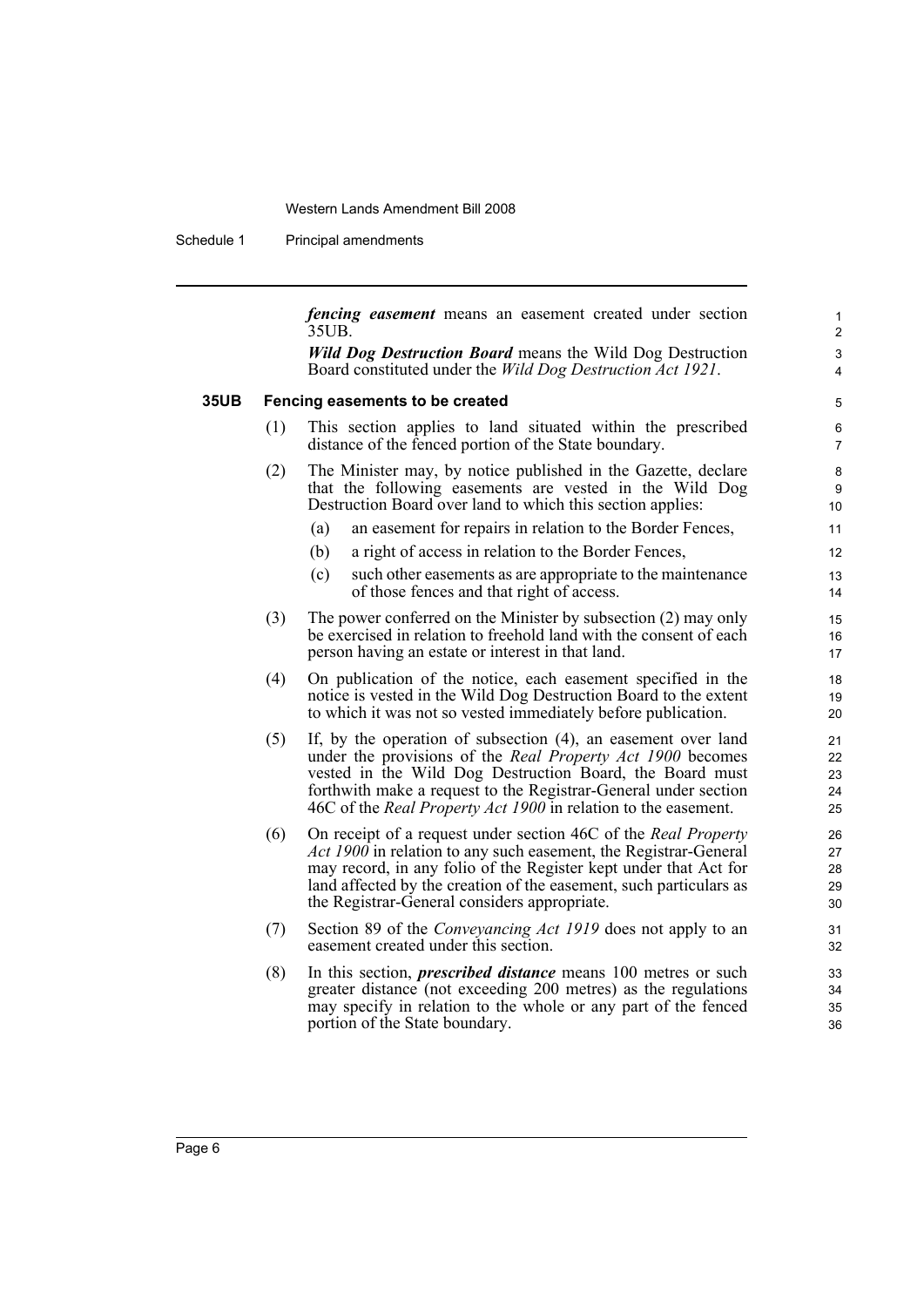Principal amendments **Schedule 1** and the set of the set of the Schedule 1 and the Schedule 1

#### **35UC Compensation** (1) A person who has an estate or interest in any freehold land over which a fencing easement is created, or who, but for this Act, would have had such an estate or interest, is entitled to receive compensation from the Crown in respect of the creation of the easement. (2) The *Land Acquisition (Just Terms Compensation) Act 1991* applies (with such modifications as may be prescribed by the regulations) to the payment of any such compensation as if the creation of the fencing easement were effected by an acquisition notice under that Act. (3) If there is any disagreement between the Crown and any person claiming compensation under this section as to the amount of compensation, the claim may be heard and disposed of in accordance with section 24 of the *Land and Environment Court Act 1979*. (4) No compensation is payable to any person in relation to any loss or damage arising from the creation of a fencing easement over land other than freehold land. **35UD Fencing easements may be extinguished** (1) The Minister may, by notice published in the Gazette, declare that any fencing easement that is vested in the Wild Dog Destruction Board is extinguished. (2) On publication of the notice, each fencing easement specified in the notice is extinguished to the extent to which it subsisted immediately before publication. (3) On receipt of a request under section 46C of the *Real Property Act 1900* in relation to any fencing easement extinguished under this section, the Registrar-General may record, in any folio of the Register kept under that Act for land affected by the extinguishment of the easement, such particulars as the Registrar-General considers appropriate. **Note.** For example, it may be necessary to extinguish one easement in order to replace it with another with different terms. **35UE Notice to be given of creation or extinguishment of fencing easements** As soon as practicable after a fencing easement is created or extinguished under this Division, the Minister must cause notice of that fact to be given to each owner (in relation to freehold land) 1 2 3 4 5 6 7 8 9  $10$ 11 12 13 14 15 16 17 18 19 20 21 22 23 24 25 26 27 28 29 30 31 32 33 34 35 36 37 38 39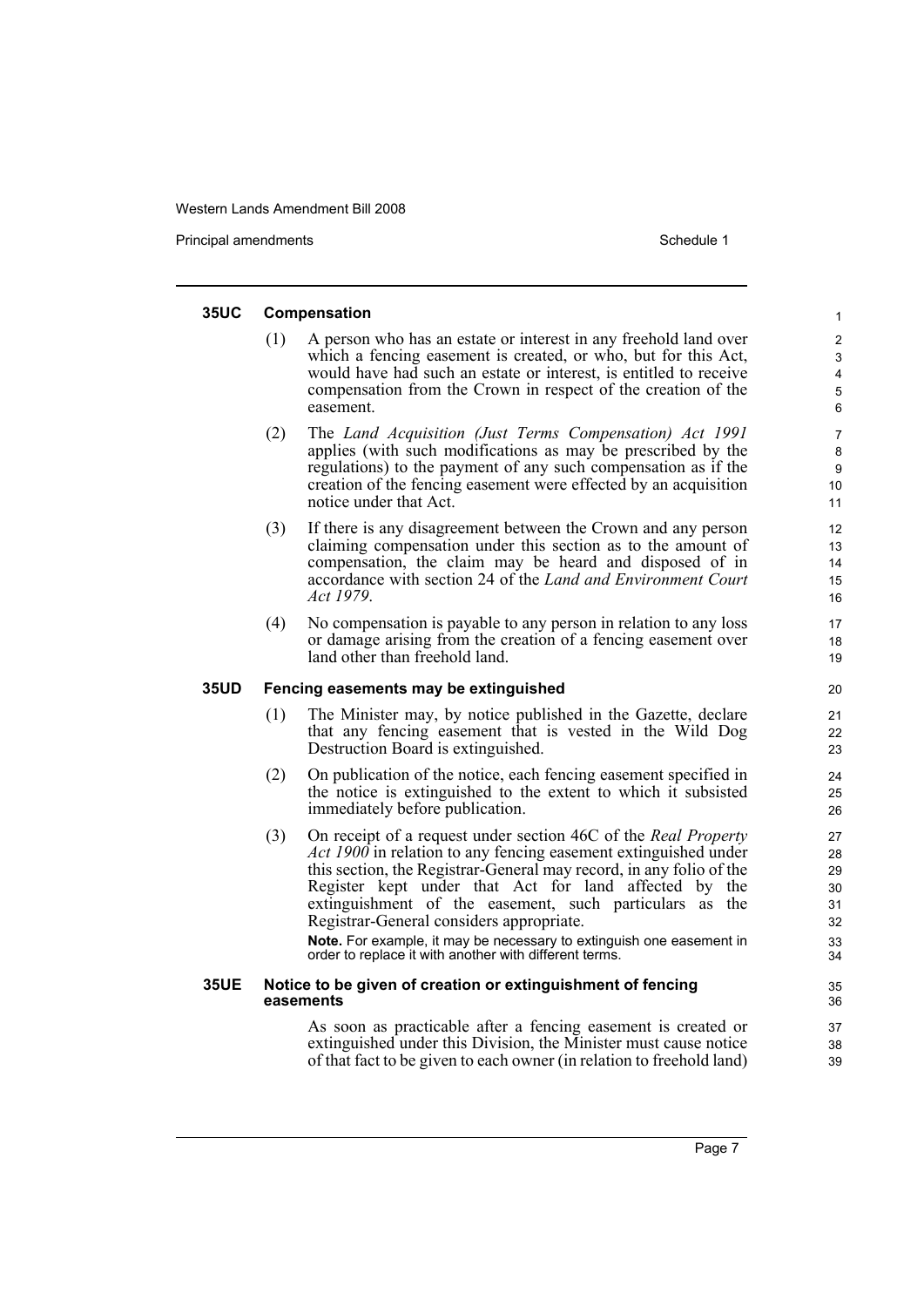Schedule 1 Principal amendments

|      |               |     | or lessee or licensee (in relation to land other than freehold land)<br>of land affected by the creation or extinguishment of the<br>easement.                                                                                                                                     |
|------|---------------|-----|------------------------------------------------------------------------------------------------------------------------------------------------------------------------------------------------------------------------------------------------------------------------------------|
|      | <b>35UF</b>   |     | Fencing easements not dutiable                                                                                                                                                                                                                                                     |
|      |               |     | No duty is payable under the <i>Duties Act 1997</i> in respect of the<br>creation or extinguishment of a fencing easement under this<br>Division.                                                                                                                                  |
|      | <b>35UG</b>   |     | Division not to apply to national parks etc                                                                                                                                                                                                                                        |
|      |               |     | This Division does not apply to or in respect of land reserved<br>under the National Parks and Wildlife Act 1974.                                                                                                                                                                  |
| [14] |               |     | Schedule 2 Applicable provisions of the Crown Lands Act 1989                                                                                                                                                                                                                       |
|      |               |     | Insert at the end of the matter under the heading "Part 2 Administration":                                                                                                                                                                                                         |
|      |               |     | Division 2 (Local land boards)—the whole Division.                                                                                                                                                                                                                                 |
| [15] |               |     | Schedule 3 Savings, transitional and other provisions                                                                                                                                                                                                                              |
|      |               |     | Insert at the end of clause 1AAA (1):                                                                                                                                                                                                                                              |
|      |               |     | <b>Western Lands Amendment Act 2008</b>                                                                                                                                                                                                                                            |
| [16] |               |     | Schedule 3, Part 3                                                                                                                                                                                                                                                                 |
|      |               |     | Insert after Part 2:                                                                                                                                                                                                                                                               |
|      | <b>Part 3</b> |     | Provisions consequent on enactment of<br><b>Western Lands Amendment Act 2008</b>                                                                                                                                                                                                   |
|      | 12            |     | <b>Definition</b>                                                                                                                                                                                                                                                                  |
|      |               |     | In this Part, the 2008 amending Act means the Western Lands<br>Amendment Act 2008.                                                                                                                                                                                                 |
|      | 13            |     | <b>Local land boards</b>                                                                                                                                                                                                                                                           |
|      |               | (1) | Each local land board established under section 9, as in force<br>immediately before its amendment by the 2008 amending Act, is<br>taken to be a local land board constituted under section 20 of the<br>Crown Lands Act 1989.                                                     |
|      |               | (2) | The person who, immediately before section 9 was amended by<br>the 2008 amending Act, was the Chairperson of Local Land<br>Boards under that section is taken to have been appointed as a<br>Chairperson of Local Land Boards under section 19 (1) of the<br>Crown Lands Act 1989. |
|      |               |     |                                                                                                                                                                                                                                                                                    |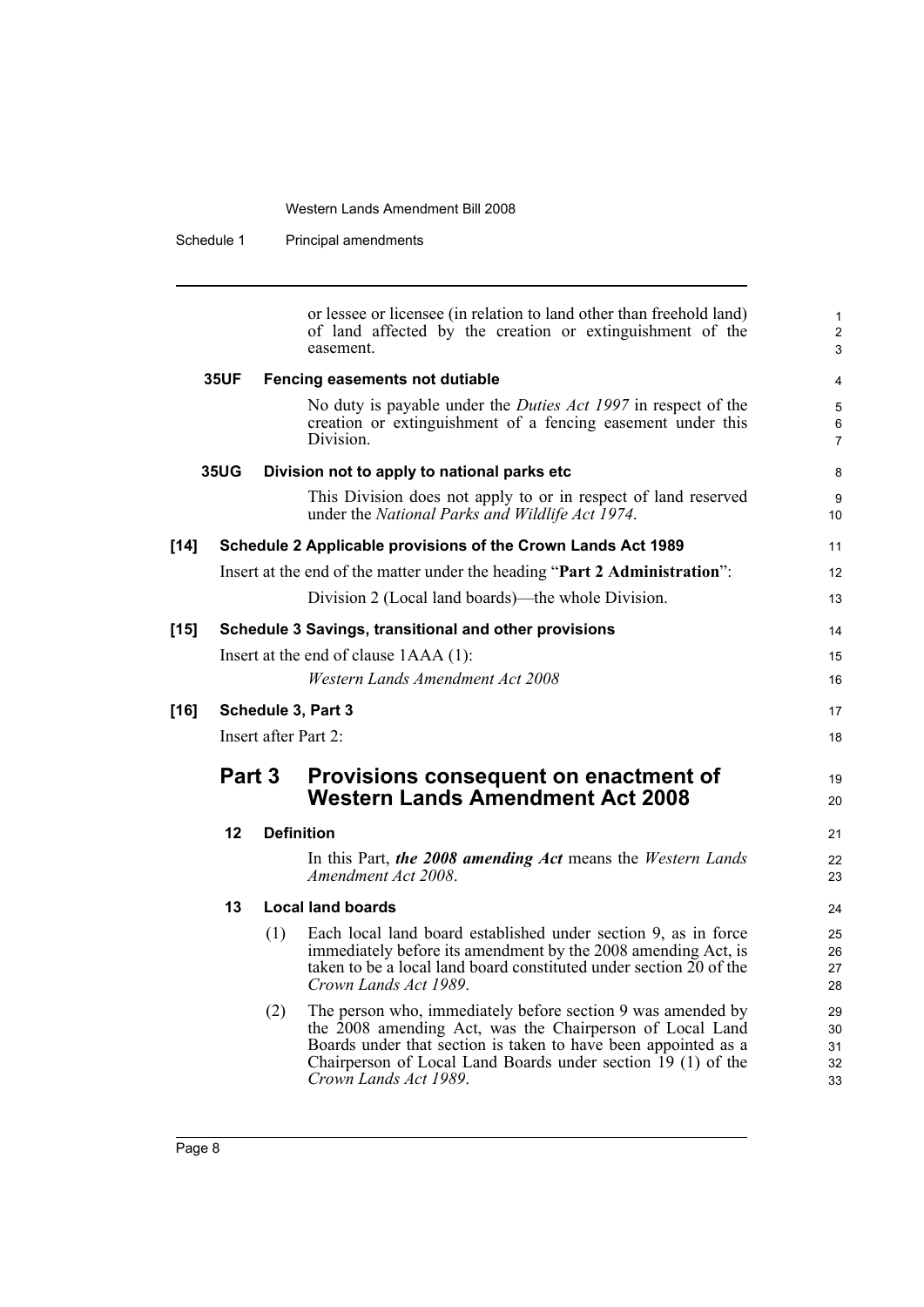Principal amendments **Schedule 1** Schedule 1

|        |                                                                                                                                   | (3)     | A person who, immediately before section 9 was amended by the<br>2008 amending Act, was a member of a local land board under<br>that section is taken to have been appointed as a member of that<br>board under section 20 of the Crown Lands Act 1989 and, unless<br>he or she sooner vacates office, continues in office for the balance<br>of the term for which he or she was originally appointed. | $\mathbf{1}$<br>$\overline{2}$<br>3<br>4<br>$\sqrt{5}$<br>6 |
|--------|-----------------------------------------------------------------------------------------------------------------------------------|---------|---------------------------------------------------------------------------------------------------------------------------------------------------------------------------------------------------------------------------------------------------------------------------------------------------------------------------------------------------------------------------------------------------------|-------------------------------------------------------------|
|        |                                                                                                                                   | (4)     | Subject to this Act, proceedings that were commenced before any<br>such local land board before section 9 was amended by the 2008<br>amending Act are to be disposed of in accordance with the<br>relevant provisions of the Crown Lands Act 1989.                                                                                                                                                      | $\overline{7}$<br>$\bf 8$<br>9<br>10 <sup>°</sup>           |
|        | 14                                                                                                                                | Council | Term of appointment of members of Western Lands Advisory                                                                                                                                                                                                                                                                                                                                                | 11<br>12 <sup>2</sup>                                       |
|        |                                                                                                                                   |         | The amendment made by the 2008 amending Act to clause 2 of<br>Schedule 5 does not apply to the term of office of any member of<br>the Western Lands Advisory Council who was appointed before<br>the commencement of that amendment.                                                                                                                                                                    | 13<br>14<br>15<br>16                                        |
|        | 15                                                                                                                                |         | <b>Application of section 18A</b>                                                                                                                                                                                                                                                                                                                                                                       | 17                                                          |
|        |                                                                                                                                   | (1)     | Section 18A, as substituted by the 2008 amending Act, extends<br>to leases granted or issued, and to fences erected, before the<br>commencement of that section.                                                                                                                                                                                                                                        | 18<br>19<br>20                                              |
|        |                                                                                                                                   | (2)     | Any determination, exemption, allowance or authorisation that,<br>immediately before section 18A was substituted by the 2008<br>amending Act, was in force under that section is taken to be an<br>order to the same effect under that section, as so substituted.                                                                                                                                      | 21<br>22<br>23<br>24                                        |
| $[17]$ |                                                                                                                                   |         | Schedule 5 Provisions with respect to constitution and procedure of<br><b>Western Lands Advisory Council</b>                                                                                                                                                                                                                                                                                            | 25<br>26                                                    |
|        |                                                                                                                                   |         | Omit "holds office for 3 years" from clause 2.                                                                                                                                                                                                                                                                                                                                                          | 27                                                          |
|        | Insert instead "holds office for such term (not exceeding 3 years) as is<br>specified in the member's instrument of appointment". |         |                                                                                                                                                                                                                                                                                                                                                                                                         |                                                             |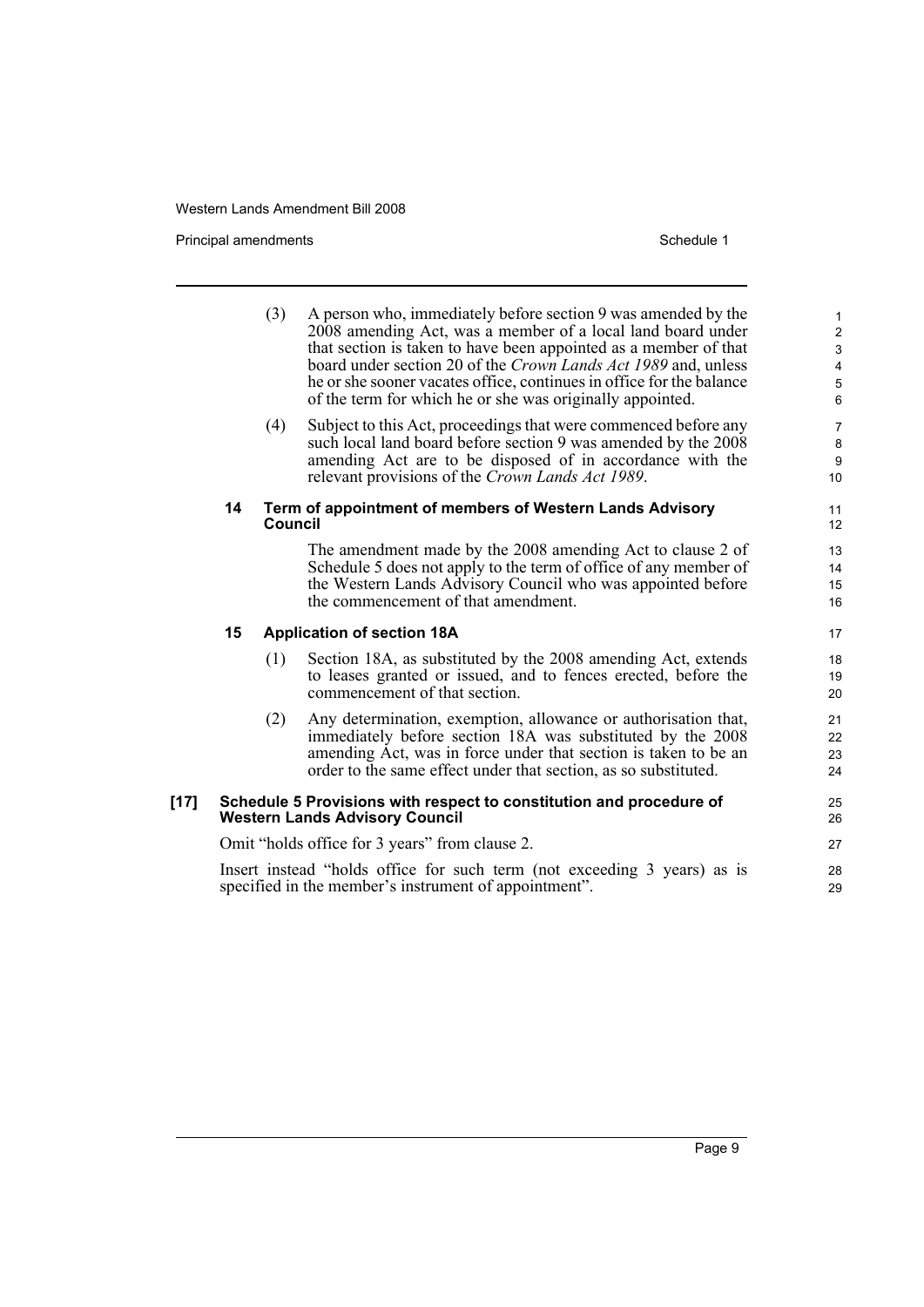Schedule 2 Miscellaneous amendments

<span id="page-17-0"></span>

|       | <b>Miscellaneous amendments</b><br><b>Schedule 2</b>                                                                                                                                    | 1           |
|-------|-----------------------------------------------------------------------------------------------------------------------------------------------------------------------------------------|-------------|
|       | (Section 3)                                                                                                                                                                             | 2           |
| [1]   | <b>Section 3 Definitions</b>                                                                                                                                                            | 3           |
|       | Omit "Part 2 of the <i>Public Sector Management Act 1988</i> " wherever occurring<br>in the definitions of <i>Assistant Commissioner</i> and <i>Commissioner</i> in section<br>$3(1)$ . | 4<br>5<br>6 |
|       | Insert instead "Chapter 1A of the Public Sector Employment and Management<br>Act 2002".                                                                                                 | 7<br>8      |
| $[2]$ | Section 3 (1), definition of "Department"                                                                                                                                               | 9           |
|       | Omit the definition. Insert instead:                                                                                                                                                    | 10          |
|       | <b>Department</b> means the Department of Lands.                                                                                                                                        | 11          |
| $[3]$ | Section 3 (1), definition of "Leased land"                                                                                                                                              | 12          |
|       | Insert in alphabetical order:                                                                                                                                                           | 13          |
|       | <b>Leased land</b> means land held under a lease granted or issued<br>under this Act.                                                                                                   | 14<br>15    |
| [4]   | Section 3 (1), definition of "Western Division"                                                                                                                                         | 16          |
|       | Omit the definition. Insert instead:                                                                                                                                                    | 17          |
|       | <b>Western Division</b> has the same meaning as it has in the Crown<br>Lands Act 1989.                                                                                                  | 18<br>19    |
| [5]   | <b>Section 3B Review of Act</b>                                                                                                                                                         | 20          |
|       | Omit the section.                                                                                                                                                                       | 21          |
| [6]   | <b>Section 11 Appointment of staff</b>                                                                                                                                                  | 22          |
|       | Omit "Public Sector Management Act 1988".                                                                                                                                               | 23          |
|       | Insert instead "Public Sector Employment and Management Act 2002".                                                                                                                      | 24          |
| [7]   | <b>Section 18CC</b>                                                                                                                                                                     | 25          |
|       | Omit the section. Insert instead:                                                                                                                                                       | 26          |
|       | <b>18CC</b><br><b>Recovery of debts</b>                                                                                                                                                 | 27          |
|       | Money due to the Crown under this Act may be recovered, as a<br>debt, in any court of competent jurisdiction.                                                                           | 28<br>29    |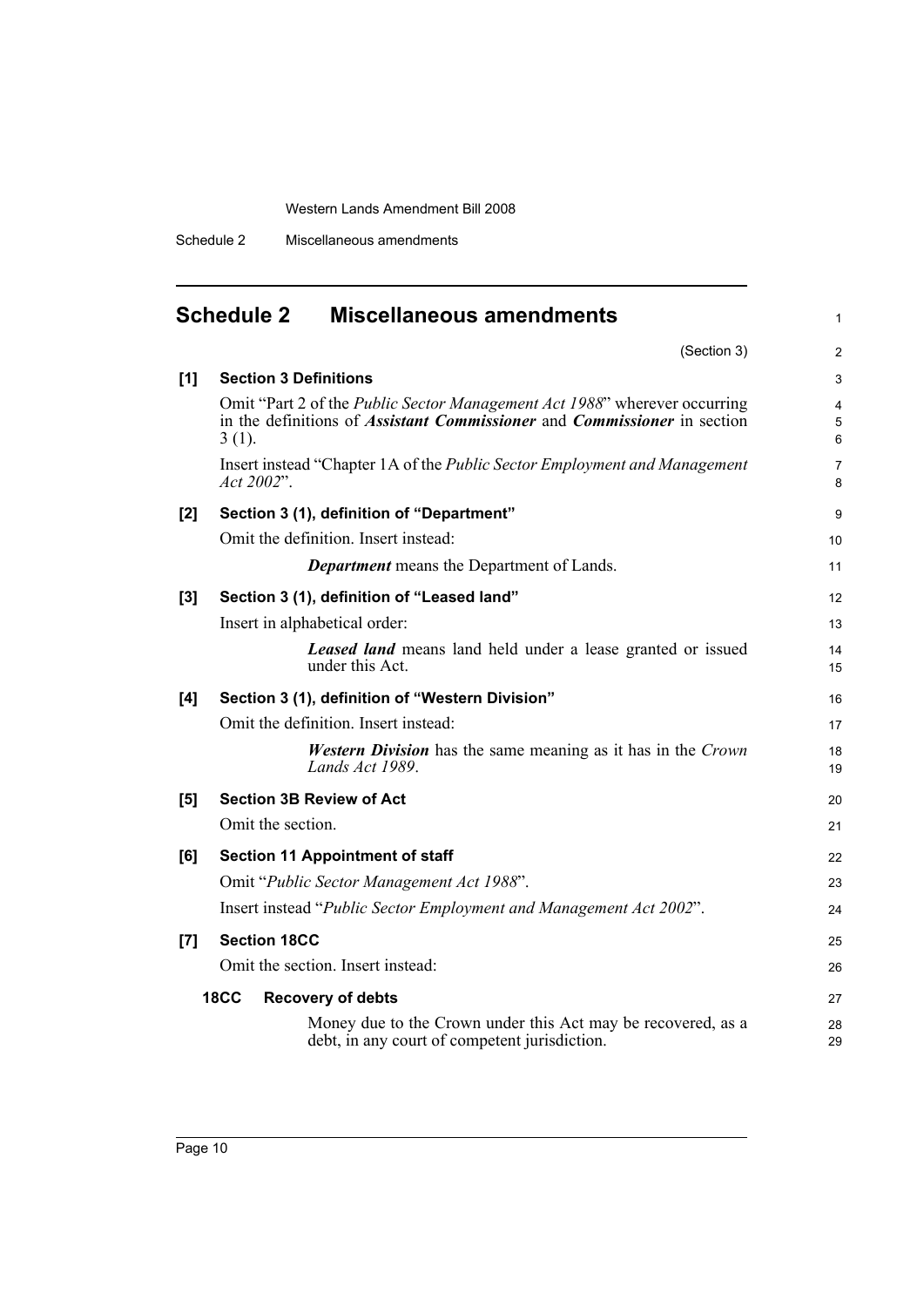Miscellaneous amendments **Schedule 2** Schedule 2

| [8]    | <b>Section 18D Provisions governing leases</b>                                                                                       |                                                                                                                                                                                                                                                                                                                                                                                                  |                                  |  |  |  |
|--------|--------------------------------------------------------------------------------------------------------------------------------------|--------------------------------------------------------------------------------------------------------------------------------------------------------------------------------------------------------------------------------------------------------------------------------------------------------------------------------------------------------------------------------------------------|----------------------------------|--|--|--|
|        | Omit "granted or issued either before or after the passing of the Western Lands<br>(Amendment) Act of 1905" from section 18D $(1)$ . |                                                                                                                                                                                                                                                                                                                                                                                                  |                                  |  |  |  |
| [9]    | <b>Section 18D (1)</b>                                                                                                               |                                                                                                                                                                                                                                                                                                                                                                                                  |                                  |  |  |  |
|        |                                                                                                                                      | Renumber paragraphs (i)–(x) as paragraphs (a)–(i), and subparagraphs (a)–(f)<br>of paragraph (iv) as subparagraphs $(i)$ — $(vi)$ , respectively.                                                                                                                                                                                                                                                | 5<br>6                           |  |  |  |
| $[10]$ |                                                                                                                                      | <b>Section 18DA Cultivation of certain land</b>                                                                                                                                                                                                                                                                                                                                                  | $\overline{7}$                   |  |  |  |
|        |                                                                                                                                      | Omit "whether granted or issued before or after the day appointed and notified<br>under section $2(3)$ of the <i>Western Lands (Leases and Productivity Schemes)</i><br>Amendment Act 1979" from section 18DA (1).                                                                                                                                                                               | 8<br>9<br>10                     |  |  |  |
| $[11]$ |                                                                                                                                      | Section 18DA (2), definition of "cultivate"                                                                                                                                                                                                                                                                                                                                                      | 11                               |  |  |  |
|        |                                                                                                                                      | Omit paragraph (b). Insert instead:                                                                                                                                                                                                                                                                                                                                                              | 12                               |  |  |  |
|        |                                                                                                                                      | does not include any clearing of native vegetation, or<br>(b)<br>clearing of State protected land, to which the condition<br>referred to in section 18DB (3) applies.                                                                                                                                                                                                                            | 13<br>14<br>15                   |  |  |  |
| $[12]$ | protected land                                                                                                                       | Section 18DB Condition relating to clearing native vegetation and                                                                                                                                                                                                                                                                                                                                | 16<br>17                         |  |  |  |
|        |                                                                                                                                      | Omit section 18DB (2) and (3). Insert instead:                                                                                                                                                                                                                                                                                                                                                   | 18                               |  |  |  |
|        | (2)                                                                                                                                  | In this section, <i>clearing</i> and <i>native vegetation</i> have the same<br>meanings as they have in the <i>Native Vegetation Act 2003</i> , and<br><b>State protected land</b> has the same meaning as it has in clause 4 of<br>Schedule 3 to that Act.                                                                                                                                      | 19<br>20<br>21<br>22             |  |  |  |
|        | (3)                                                                                                                                  | It is a condition of any lease to which this Act applies that any<br>native vegetation on the land the subject of the lease, and any part<br>of that land that is State protected land, must not be cleared<br>except in accordance with the Native Vegetation Act 2003<br>(including the Native Vegetation Conservation Act 1997 as<br>applied by that Act and the regulations under that Act). | 23<br>24<br>25<br>26<br>27<br>28 |  |  |  |
| $[13]$ |                                                                                                                                      | <b>Section 18E Subsisting leases: extension</b>                                                                                                                                                                                                                                                                                                                                                  | 29                               |  |  |  |
|        |                                                                                                                                      | Omit section 18E (4A) and (4B).                                                                                                                                                                                                                                                                                                                                                                  | 30                               |  |  |  |
| $[14]$ |                                                                                                                                      | <b>Section 18I Survey fee</b>                                                                                                                                                                                                                                                                                                                                                                    | 31                               |  |  |  |
|        | Omit the section.                                                                                                                    |                                                                                                                                                                                                                                                                                                                                                                                                  | 32                               |  |  |  |
| $[15]$ |                                                                                                                                      | Section 18J Conditions attaching to leases: alteration by consent                                                                                                                                                                                                                                                                                                                                | 33                               |  |  |  |
|        |                                                                                                                                      | Omit "whether before or after the commencement of the Western Lands<br>(Amendment) Act 1934,".                                                                                                                                                                                                                                                                                                   | 34<br>35                         |  |  |  |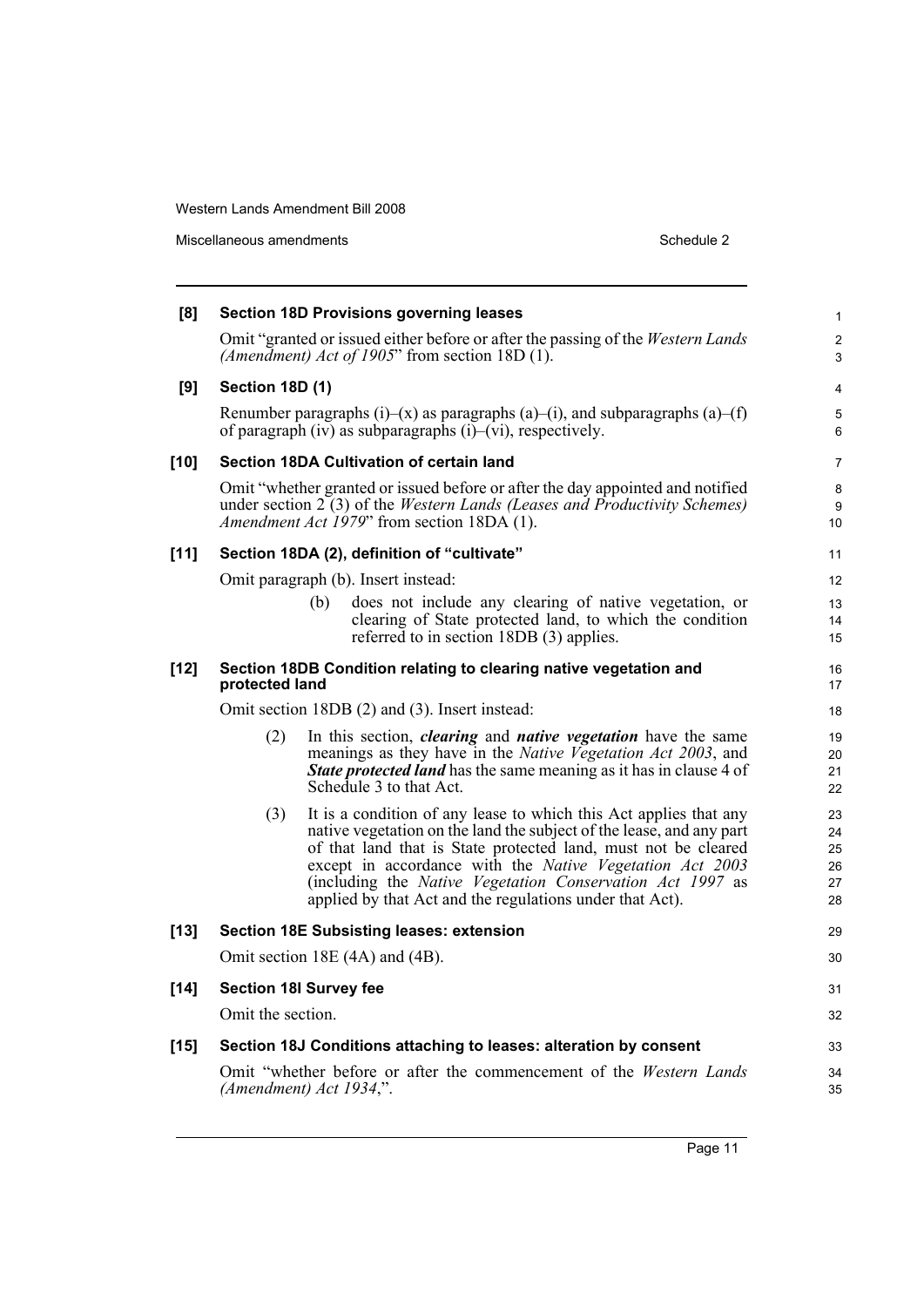Schedule 2 Miscellaneous amendments

| $[16]$ |                                      |                    | <b>Section 28A Granting of leases</b>                                                                                                                                                                                                                                                            | $\mathbf{1}$                      |
|--------|--------------------------------------|--------------------|--------------------------------------------------------------------------------------------------------------------------------------------------------------------------------------------------------------------------------------------------------------------------------------------------|-----------------------------------|
|        |                                      |                    | Insert after section $28A(1A)$ :                                                                                                                                                                                                                                                                 | 2                                 |
|        |                                      | (1B)               | The purposes listed in subsection $(1)$ $(a)$ – $(e1)$ do not limit the<br>purposes for which a declaration may be made under subsection<br>$(1)$ (f).                                                                                                                                           | 3<br>$\overline{\mathbf{4}}$<br>5 |
| $[17]$ |                                      |                    | Section 28B Extension of term of lease                                                                                                                                                                                                                                                           | 6                                 |
|        |                                      |                    | Omit "before or after the insertion of this section by the Western Lands<br>(Amendment) Act 1989" from section 28B (1).                                                                                                                                                                          | $\overline{7}$<br>8               |
| $[18]$ |                                      |                    | Section 35L Amendment of applications etc                                                                                                                                                                                                                                                        | 9                                 |
|        |                                      |                    | Omit the section.                                                                                                                                                                                                                                                                                | 10                                |
| $[19]$ |                                      | <b>Section 36B</b> |                                                                                                                                                                                                                                                                                                  | 11                                |
|        |                                      |                    | Omit sections 36B and 36C. Insert instead:                                                                                                                                                                                                                                                       | 12                                |
|        | 36B                                  |                    | Interest on arrears                                                                                                                                                                                                                                                                              | 13                                |
|        |                                      | (1)                | Any amount payable under a lease, or under this Act in relation<br>to a lease, bears interest at the rate prescribed by the regulations.                                                                                                                                                         | 14<br>15                          |
|        |                                      | (2)                | No interest is payable if the amount is paid within 3 months after<br>the date on which payment falls due.                                                                                                                                                                                       | 16<br>17                          |
|        |                                      | (3)                | The Minister may waive, postpone or remit payment of interest<br>under this section.                                                                                                                                                                                                             | 18<br>19                          |
| [20]   |                                      |                    | <b>Section 46 Application of Part</b>                                                                                                                                                                                                                                                            | 20                                |
|        | Omit section 46 (1). Insert instead: |                    |                                                                                                                                                                                                                                                                                                  |                                   |
|        |                                      | (1)                | In this Part, a reference to a <i>condition</i> of a lease includes a<br>reference to any covenant, term, reservation, exception,<br>exemption, provision or prohibition attaching or applying to the<br>lease, whether by the terms of the lease or the provisions of this<br>Act or otherwise. | 22<br>23<br>24<br>25<br>26        |
| $[21]$ |                                      |                    | <b>Section 49 Offences</b>                                                                                                                                                                                                                                                                       | 27                                |
|        | $(2A)(a)$ .                          |                    | Omit "requirements of" wherever occurring in section 49 (1) (a1), (2) (a) and                                                                                                                                                                                                                    | 28<br>29                          |
|        |                                      |                    | Insert instead "prohibition in".                                                                                                                                                                                                                                                                 | 30                                |
| $[22]$ |                                      |                    | Section 49 (1) (b), (c), (e), (g) and (h)                                                                                                                                                                                                                                                        | 31                                |
|        |                                      |                    | Omit "(iv)", "(ix)", "(vii)", "(x)" and "(viii)".                                                                                                                                                                                                                                                | 32                                |
|        |                                      |                    | Insert instead "(d)", "(h)", "(f)", "(i)" and "(g)", respectively.                                                                                                                                                                                                                               | 33                                |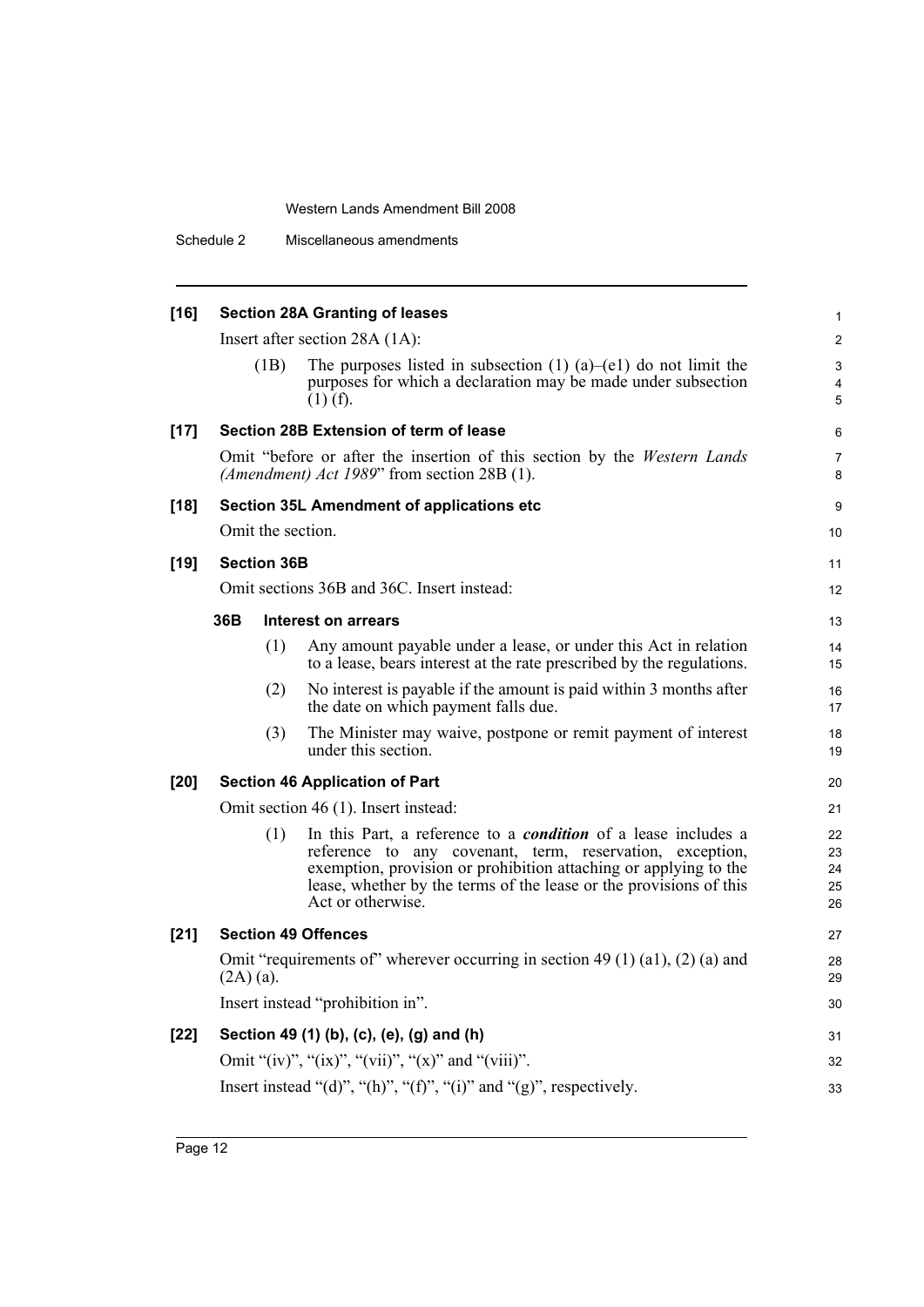Miscellaneous amendments and the state of the Schedule 2 Schedule 2

| $[23]$ |      | Schedule 1, heading<br>Omit the heading to Schedule 1. Insert instead: |                                                                                                                                        |                |  |  |
|--------|------|------------------------------------------------------------------------|----------------------------------------------------------------------------------------------------------------------------------------|----------------|--|--|
|        |      | <b>Schedule 1</b>                                                      | <b>General lease conditions</b>                                                                                                        | 3              |  |  |
|        |      |                                                                        | (Section 18)                                                                                                                           | 4              |  |  |
| $[24]$ |      | Schedule 1, paragraph (e)                                              |                                                                                                                                        | 5              |  |  |
|        |      | Omit ", roads, or tracks".                                             |                                                                                                                                        | 6              |  |  |
| $[25]$ |      |                                                                        | Schedule 3 Savings, transitional and other provisions                                                                                  | 7              |  |  |
|        |      | Insert after clause 1AAB:                                              |                                                                                                                                        | 8              |  |  |
|        | 1AAC | <b>Application of section 18D</b>                                      |                                                                                                                                        | 9              |  |  |
|        |      |                                                                        | Section 18D extends to leases granted or issued before the<br>commencement of the <i>Western Lands (Amendment) Act of 1905</i> .       | 10<br>11       |  |  |
| $[26]$ |      | Schedule 3, clause 1ABA                                                |                                                                                                                                        | 12             |  |  |
|        |      | Insert after clause 1AB:                                               |                                                                                                                                        | 13             |  |  |
|        | 1ABA | <b>Application of section 18J</b>                                      |                                                                                                                                        | 14             |  |  |
|        |      |                                                                        | Section 18J extends to leases granted or brought under this Act<br>before the commencement of the amending Act.                        | 15<br>16       |  |  |
| $[27]$ |      | <b>Schedule 3, Part 1AAA</b>                                           |                                                                                                                                        | 17             |  |  |
|        |      | Insert after Part 1A:                                                  |                                                                                                                                        | 18             |  |  |
|        |      |                                                                        | Part 1AAA Provisions consequent on enactment of<br><b>Western Lands (Leases and Productivity</b><br><b>Schemes) Amendment Act 1979</b> | 19<br>20<br>21 |  |  |
|        | 1ABB |                                                                        | <b>Application of section 18DA</b>                                                                                                     | 22             |  |  |
|        |      |                                                                        | Section 18DA extends to leases granted or issued before the<br>commencement of that section.                                           | 23<br>24       |  |  |
| [28]   |      | Schedule 3, clause 1AG                                                 |                                                                                                                                        | 25             |  |  |
|        |      | Insert after clause 1AF:                                               |                                                                                                                                        | 26             |  |  |
|        | 1AG  |                                                                        | Application of sections 28B and 28BA                                                                                                   | 27             |  |  |
|        |      |                                                                        | Sections 28B and 28BA extend to leases granted under section<br>28A before the insertion of those sections by the amending Act.        | 28<br>29       |  |  |
|        |      |                                                                        |                                                                                                                                        |                |  |  |

Page 13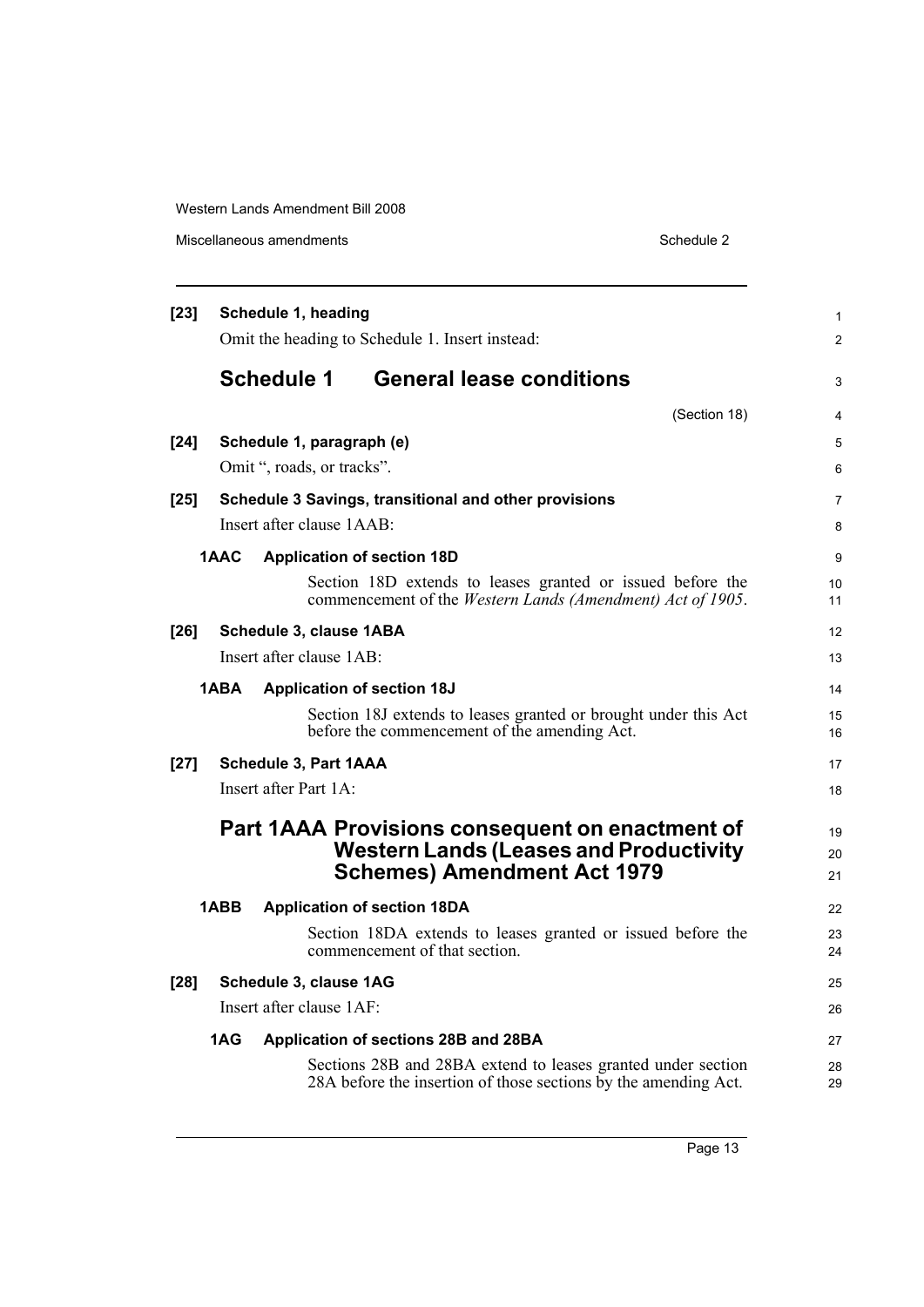| $[29]$ | Schedule 5 Provisions with respect to constitution and procedure of<br><b>Western Lands Advisory Council</b> |
|--------|--------------------------------------------------------------------------------------------------------------|
|        |                                                                                                              |

Omit "Part 2 of the *Public Sector Management Act 1988*" from clause 7 (1). Insert instead "Chapter 2 of the *Public Sector Employment and Management Act 2002*".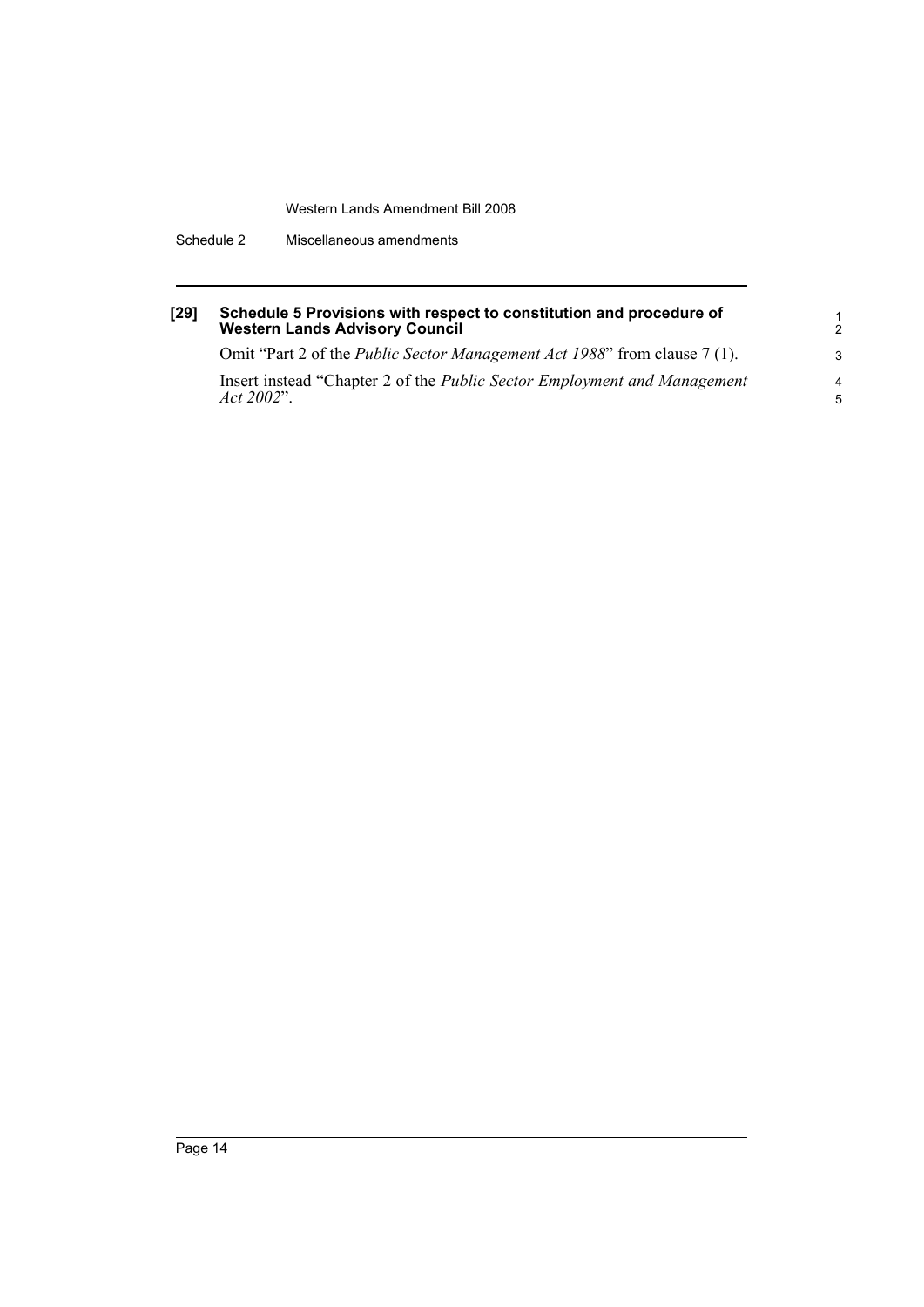Amendment of other Acts and instruments Schedule 3

<span id="page-22-0"></span>

|       | <b>Schedule 3</b>               | <b>Amendment of other Acts and</b><br><b>instruments</b> |                                                                                                                                                           | 1<br>$\overline{c}$  |
|-------|---------------------------------|----------------------------------------------------------|-----------------------------------------------------------------------------------------------------------------------------------------------------------|----------------------|
|       |                                 |                                                          | (Section 4)                                                                                                                                               | 3                    |
| 3.1   |                                 | <b>Commons Management Act 1989 No 13</b>                 |                                                                                                                                                           | 4                    |
|       | <b>Section 3 Definitions</b>    |                                                          |                                                                                                                                                           | 5                    |
|       |                                 |                                                          | Omit the definition of <i>local land board</i> from section 3 (1). Insert instead:                                                                        | 6                    |
|       |                                 | Crown Lands Act 1989.                                    | local land board means a local land board constituted under the                                                                                           | 7<br>8               |
| 3.2   |                                 | <b>Conveyancing Act 1919 No 6</b>                        |                                                                                                                                                           | 9                    |
| [1]   | <b>Section 7A Current plan</b>  |                                                          |                                                                                                                                                           | 10                   |
|       |                                 | Insert at the end of section $7A(3)(b)$ :                |                                                                                                                                                           | 11                   |
|       |                                 | <sub>or</sub>                                            |                                                                                                                                                           | 12                   |
|       | (c)                             | 1989 or Part 9E of the Western Lands Act 1901,           | land the subject of a special purpose lease within the<br>meaning of Division 3A of Part 4 of the Crown Lands Act                                         | 13<br>14<br>15       |
| $[2]$ |                                 | Section 23G Exceptions to sec 23F                        |                                                                                                                                                           | 16                   |
|       | Insert after section $23G$ (m): |                                                          |                                                                                                                                                           | 17                   |
|       | (n)                             | a transaction that comprises:                            |                                                                                                                                                           | 18                   |
|       |                                 | (i)<br>$1901$ , or                                       | the granting of a special purpose lease within the<br>meaning of Division 3A of Part 4 of the Crown<br>Lands Act 1989 or Part 9E of the Western Lands Act | 19<br>20<br>21<br>22 |
|       |                                 | (ii)                                                     | the transfer, conveyance, sublease, variation or<br>mortgage of a leasehold interest so created.                                                          | 23<br>24             |
| 3.3   |                                 | Crown Lands Act 1989 No 6                                |                                                                                                                                                           | 25                   |
| [1]   | <b>Section 3 Definitions</b>    |                                                          |                                                                                                                                                           | 26                   |
|       |                                 | Insert in alphabetical order in section $3(1)$ :         |                                                                                                                                                           | 27                   |
|       |                                 | <b>Eastern and Central Division</b> —see section 4 (2).  |                                                                                                                                                           | 28                   |
|       |                                 | Lord Howe Island Act 1953.                               | <b>Lord Howe Island</b> has the same meaning as <b>Island</b> has in the                                                                                  | 29<br>30             |
|       |                                 | <i>Western Division</i> —see section $4 (2A)$ .          |                                                                                                                                                           | 31                   |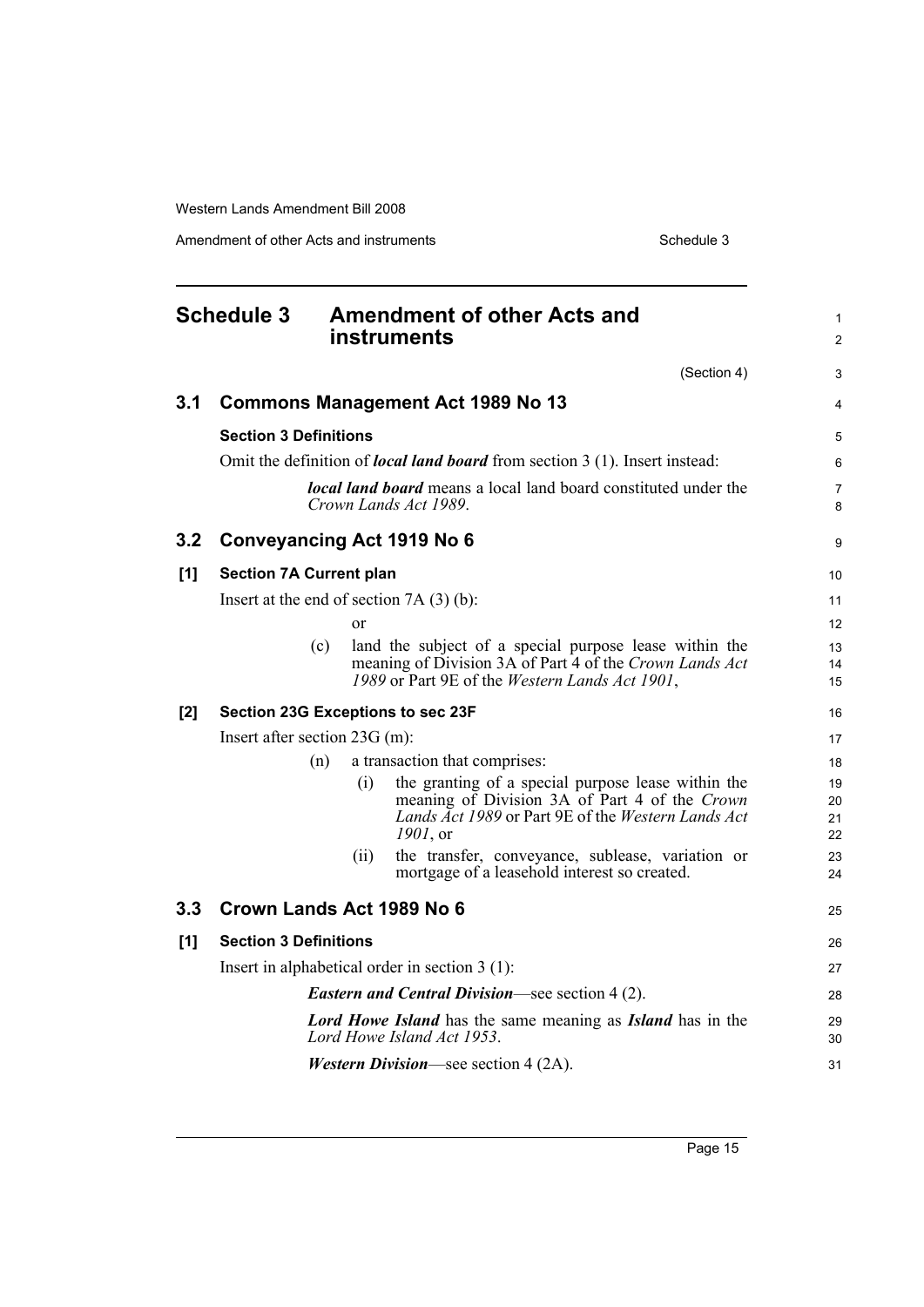| [2] |                                                                                                                                       |     | Section 3 (1), definition of "land district"                                                                                                                                                                        | $\mathbf{1}$                  |
|-----|---------------------------------------------------------------------------------------------------------------------------------------|-----|---------------------------------------------------------------------------------------------------------------------------------------------------------------------------------------------------------------------|-------------------------------|
|     |                                                                                                                                       |     | Omit the definition. Insert instead:                                                                                                                                                                                | $\overline{2}$                |
|     | <i>land district</i> means a land district referred to in section 8 (1), or<br>established under section 8 (1A) or (2), and includes: |     |                                                                                                                                                                                                                     | $\mathsf 3$<br>$\overline{4}$ |
|     |                                                                                                                                       | (a) | an administrative district established under section 9 of the<br>Western Lands Act 1901, and                                                                                                                        | 5<br>6                        |
|     |                                                                                                                                       | (b) | a development district declared under section 44B of this<br>Act or section 35XB of the Western Lands Act 1901.                                                                                                     | $\overline{7}$<br>8           |
| [3] |                                                                                                                                       |     | <b>Section 4 Divisions of the State</b>                                                                                                                                                                             | 9                             |
|     |                                                                                                                                       |     | Omit section $4(2)(a)$ . Insert instead:                                                                                                                                                                            | 10                            |
|     |                                                                                                                                       | (a) | such part of the State as is not within Lord Howe Island or<br>the Western Division, and                                                                                                                            | 11<br>12                      |
| [4] | Section 4 (2A)                                                                                                                        |     |                                                                                                                                                                                                                     | 13                            |
|     | Insert after section $4(2)$ :                                                                                                         |     |                                                                                                                                                                                                                     | 14                            |
|     | (2A)                                                                                                                                  |     | Subject to any regulations made under subsection (3), the<br>Western Division comprises that part of the State depicted in<br>Lot 1901, Deposited Plan 1133899, recorded in the office of the<br>Registrar-General. | 15<br>16<br>17<br>18          |
| [5] |                                                                                                                                       |     | <b>Section 5 Application of Act</b>                                                                                                                                                                                 | 19                            |
|     | Insert after section $5(3)$ :                                                                                                         |     |                                                                                                                                                                                                                     | 20                            |
|     | (4)                                                                                                                                   |     | This Act does not apply to or in respect of Lord Howe Island.                                                                                                                                                       | 21                            |
| 3.4 |                                                                                                                                       |     | Dividing Fences Act 1991 No 72                                                                                                                                                                                      | 22                            |
| [1] | <b>Section 3 Definitions</b>                                                                                                          |     |                                                                                                                                                                                                                     | 23                            |
|     | board.                                                                                                                                |     | Omit "or under the <i>Western Lands Act 1901</i> " from the definition of <i>local land</i>                                                                                                                         | 24<br>25                      |
| [2] |                                                                                                                                       |     | Section 4 Determination as to "sufficient dividing fence"                                                                                                                                                           | 26                            |
|     | Insert after section $4(f)$ :                                                                                                         |     |                                                                                                                                                                                                                     | 27                            |
|     |                                                                                                                                       | (g) | in the case of a dividing fence affecting land the subject of<br>a lease under the <i>Western Lands Act 1901</i> , any order in<br>force under section 18A of that Act.                                             | 28<br>29<br>30                |
|     |                                                                                                                                       |     |                                                                                                                                                                                                                     |                               |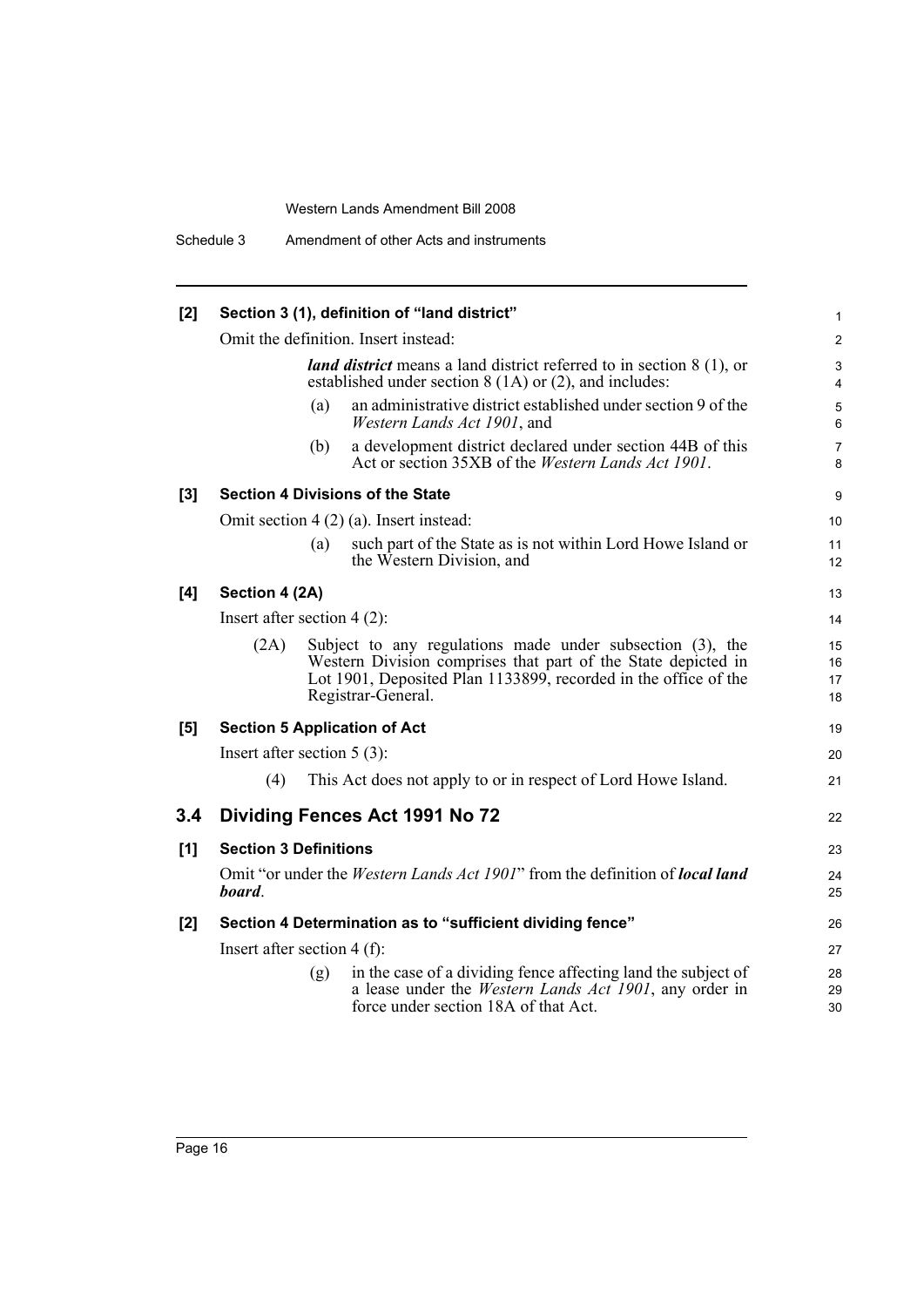| $[3]$ |                                                                       |      | Section 13 Jurisdiction of Local Court or local land board                                                                                                                                                                    | 1                    |
|-------|-----------------------------------------------------------------------|------|-------------------------------------------------------------------------------------------------------------------------------------------------------------------------------------------------------------------------------|----------------------|
|       |                                                                       |      | Insert after section 13 $(1)$ :                                                                                                                                                                                               | $\overline{c}$       |
|       |                                                                       | (1A) | Despite subsection (1), only a local land board has jurisdiction to<br>hear and determine matters affecting land the subject of a lease<br>under the Western Lands Act 1901.                                                  | 3<br>4<br>5          |
| 3.5   |                                                                       |      | Forestry Act 1916 No 55                                                                                                                                                                                                       | 6                    |
|       | materials                                                             |      | Section 27 Penalty for unlawfully taking timber, products or forest                                                                                                                                                           | 7<br>8               |
|       |                                                                       |      | Omit "18D (ii)" from section 27 (3) (b). Insert instead "18D (b)".                                                                                                                                                            | 9                    |
| 3.6   |                                                                       |      | <b>Freedom of Information Regulation 2005</b>                                                                                                                                                                                 | 10                   |
|       | <b>Schedule 3 Public authorities</b>                                  |      |                                                                                                                                                                                                                               | 11                   |
|       | Omit "Local land board under the Western Lands Act 1901" from Part 3. |      |                                                                                                                                                                                                                               | 12                   |
|       |                                                                       |      | Insert instead "Local land board under the Crown Lands Act 1989".                                                                                                                                                             | 13                   |
| 3.7   | Local Government Act 1993 No 30                                       |      |                                                                                                                                                                                                                               | 14                   |
|       |                                                                       |      | Section 682 Power to appear before local land boards                                                                                                                                                                          | 15                   |
|       | Omit "or the Western Lands Act 1901".                                 |      |                                                                                                                                                                                                                               | 16                   |
| 3.8   | National Parks and Wildlife Act 1974 No 80                            |      |                                                                                                                                                                                                                               | 17                   |
|       | <b>Section 153E</b>                                                   |      |                                                                                                                                                                                                                               | 18                   |
|       | Insert after section 153D:                                            |      |                                                                                                                                                                                                                               | 19                   |
|       | 153E                                                                  |      | <b>Easements to repair and maintain the Border Fence</b>                                                                                                                                                                      |                      |
|       |                                                                       | (1)  | For the purpose of the repair and maintenance of the Border<br>Fence, the Minister may grant easements or rights of way in<br>favour of the Wild Dog Destruction Board through, on or in any<br>land reserved under this Act. | 21<br>22<br>23<br>24 |
|       |                                                                       | (2)  | An easement or right of way under this section may be granted<br>subject to such terms and conditions as the Minister may<br>determine.                                                                                       | 25<br>26<br>27       |
|       |                                                                       | (3)  | The Minister may from time to time revoke or vary any grant<br>under this section of an easement or right of way.                                                                                                             | 28<br>29             |
|       |                                                                       |      |                                                                                                                                                                                                                               |                      |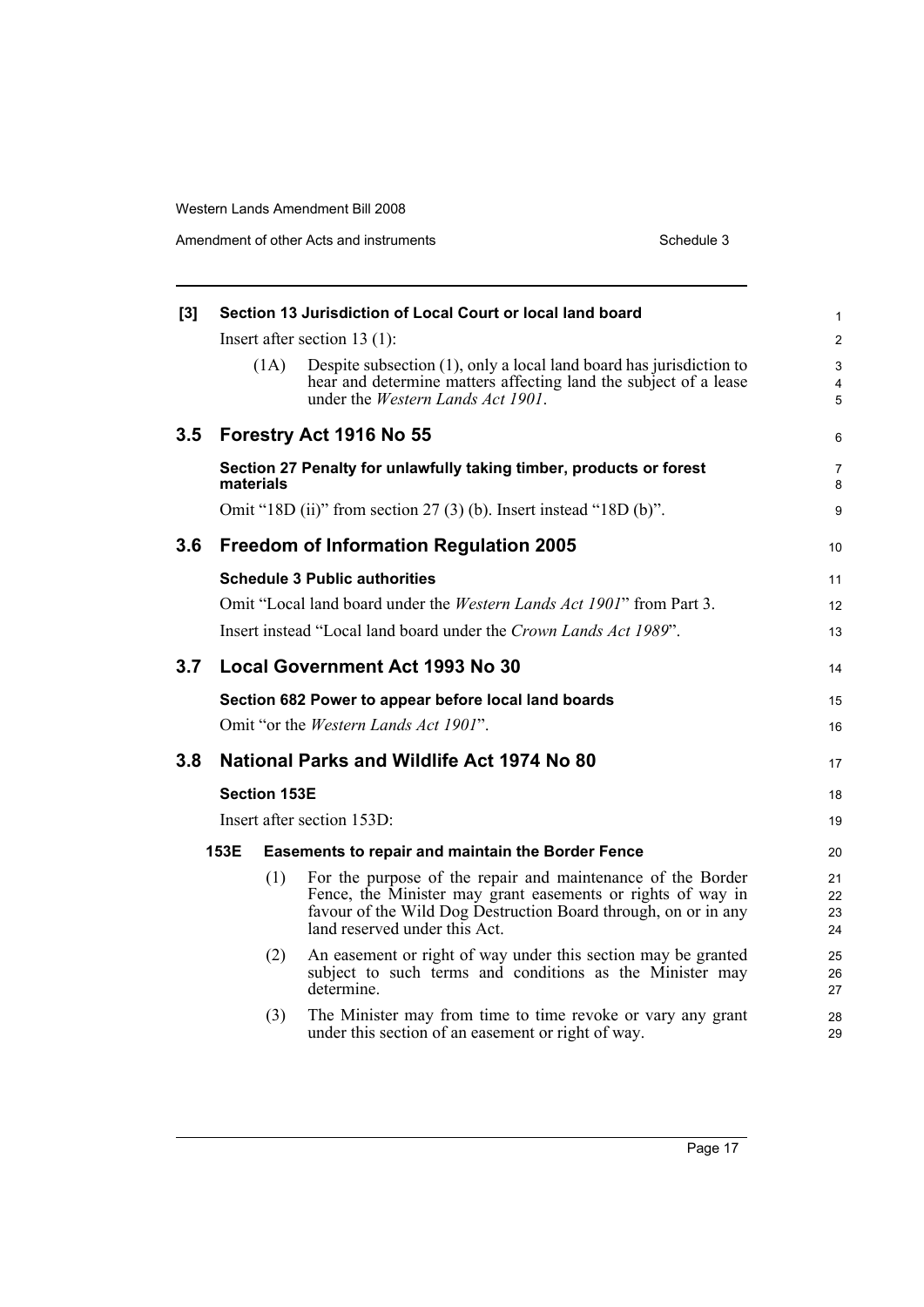|     | (4)                         | The Minister is required to consult the Minister administering the<br>Western Lands Act 1901 before exercising a power conferred by<br>this section.                                                  | 1<br>$\overline{c}$<br>3 |
|-----|-----------------------------|-------------------------------------------------------------------------------------------------------------------------------------------------------------------------------------------------------|--------------------------|
|     | (5)                         | This section does not operate to limit a power under any other<br>section of this Part to grant easements or rights of way through,<br>on or in any land reserved under this Act.                     | 4<br>5<br>6              |
|     | (6)                         | In this section:                                                                                                                                                                                      | 7                        |
|     |                             | <b>Border Fence</b> means the Queensland Border Fence, or the South<br>Australian Border Fence, within the meaning of the Wild Dog<br>Destruction Act 1921.                                           | 8<br>9<br>10             |
|     |                             | <b>Wild Dog Destruction Board means the Wild Dog Destruction</b><br>Board constituted under the Wild Dog Destruction Act 1921.                                                                        | 11<br>12                 |
| 3.9 |                             | <b>Native Vegetation Regulation 2005</b>                                                                                                                                                              | 13                       |
|     | <b>Clause 3 Definitions</b> |                                                                                                                                                                                                       | 14                       |
|     | clause $3(1)$ .             | Omit "Western Lands Act 1901" from the definition of Western Division in                                                                                                                              | 15<br>16                 |
|     |                             | Insert instead "Crown Lands Act 1989".                                                                                                                                                                | 17                       |
|     |                             | 3.10 Passenger Transport Regulation 2007                                                                                                                                                              | 18                       |
|     | <b>Clause 3 Definitions</b> |                                                                                                                                                                                                       | 19                       |
|     |                             | Omit the definition of <i>Western Division</i> from clause 3 (1). Insert instead:                                                                                                                     | 20                       |
|     |                             | <b>Western Division</b> has the same meaning as it has in the Crown<br>Lands Act 1989.                                                                                                                | 21<br>22                 |
|     |                             | 3.11 Roads Act 1993 No 33                                                                                                                                                                             | 23                       |
|     | <b>Dictionary</b>           |                                                                                                                                                                                                       | 24                       |
|     | of local land board.        | Omit "or the <i>Western Lands Act 1901</i> , as the case may be," from the definition                                                                                                                 | 25<br>26                 |
|     |                             | 3.12 Rural Lands Protection Act 1998 No 143                                                                                                                                                           | 27                       |
|     | <b>Dictionary</b>           |                                                                                                                                                                                                       | 28                       |
|     |                             | Omit the definition of <i>appropriate local land board</i> . Insert instead:                                                                                                                          | 29                       |
|     |                             | <i>appropriate local land board</i> , in relation to any land, means the<br>local land board for the land district (within the meaning of the<br>Crown Lands Act 1989) in which the land is situated. | 30<br>31<br>32           |
|     |                             |                                                                                                                                                                                                       |                          |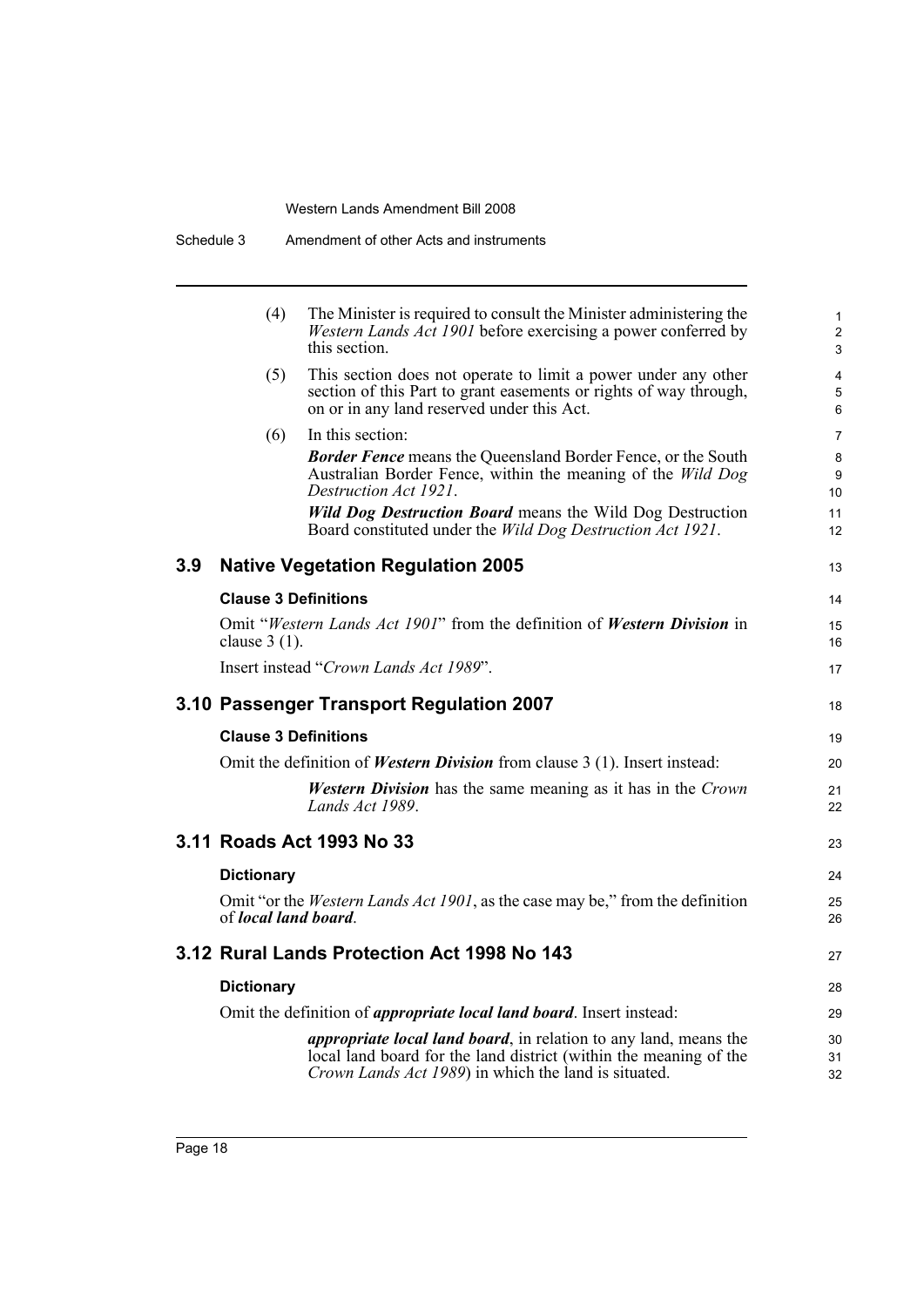Amendment of other Acts and instruments

| Schedule 3 |  |
|------------|--|
|            |  |

|     | 3.13 Soil Conservation Act 1938 No 10                                                                           | 1              |
|-----|-----------------------------------------------------------------------------------------------------------------|----------------|
|     | <b>Section 3 Definitions</b>                                                                                    | $\overline{c}$ |
|     | Omit "Crown Lands Consolidation Act 1913" from the definition of Local<br><i>land board</i> in section $3(1)$ . | 3<br>4         |
|     | Insert instead "Crown Lands Act 1989".                                                                          | 5              |
|     | 3.14 Trees (Disputes Between Neighbours) Act 2006 No 126                                                        | 6              |
| [1] | Section 11 Trees on Crown land referred to local land board                                                     | 7              |
|     | Omit "or section 10A of the <i>Western Lands Act 1901</i> " from section 11 (1).                                | 8              |
| [2] | Section 11 (1) (b)                                                                                              | 9              |
|     | Omit "or the Western Lands Act 1901".                                                                           | 10             |
|     | 3.15 Valuation of Land Act 1916 No 2                                                                            | 11             |
|     | <b>Section 4 Definitions</b>                                                                                    | 12             |
|     | Omit the definition of <i>Western Division</i> from section $4(1)$ . Insert instead:                            | 13             |
|     | <b>Western Division</b> has the same meaning as it has in the Crown<br>Lands Act 1989.                          | 14<br>15       |
|     | 3.16 Water Act 1912 No 44                                                                                       | 16             |
|     | <b>Section 4 Definitions</b>                                                                                    | 17             |
|     | Omit the definition of <i>Western Division</i> . Insert instead:                                                | 18             |
|     | <b>Western Division</b> has the same meaning as it has in the Crown<br>Lands Act 1989.                          | 19<br>20       |
|     | 3.17 Western Lands Regulation 2004                                                                              | 21             |
| [1] | <b>Part 2 Local land boards</b>                                                                                 | 22             |
|     | Omit the Part.                                                                                                  | 23             |
| [2] | Clause 20 Interest on arrears: section 36B                                                                      | 24             |
|     | Omit "36B (2) (d)". Insert instead "36B (1)".                                                                   | 25             |
| [3] | Clause 21 Interest on sums payable: section 36C                                                                 | 26             |
|     | Omit the clause.                                                                                                | 27             |